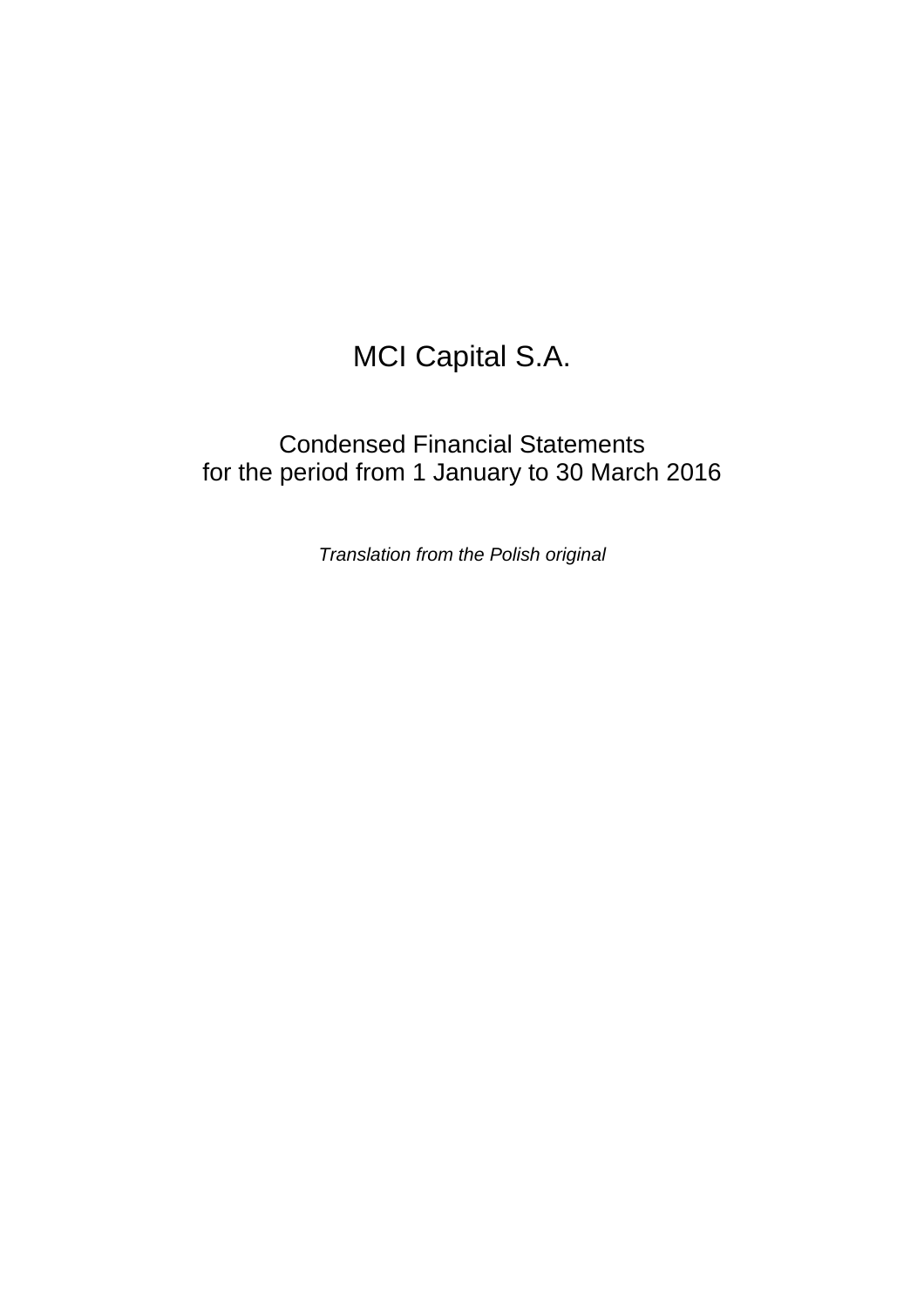

For the Shareholders of MCI Capital S.A.

In line with the Regulation of the Minister of Finance of 19 February 2009 on current and periodic information provided by issuers of securities and terms and conditions of approving of information required by law of a non-member state as equivalent (Journal of Laws of 2014, item 133), the Company's Board of Directors is obligated to provide the preparation of the condensed Financial Statements in line with applicable accounting principles giving a fair and a true view of the Company's assets and financial standing for the reporting period from 1 January to 31 March 2016.

The Company's condensed Financial Statements have been approved for publication and signed by the Board of Directors.

| Name and Surname            | Position/Function                       | Signature |
|-----------------------------|-----------------------------------------|-----------|
| <b>Tomasz Czechowicz</b>    | Chairman of the Board of Directors      |           |
| Ewa Ogryczak                | Vice Chairman of the Board of Directors |           |
| <b>Wojciech Marcińczyk</b>  | Vice Chairman of the Board of Directors |           |
| <b>Tomasz Masiarz</b>       | Member of the Board of Directors        |           |
| Keeping accounting records: |                                         |           |

Mazars Polska Sp. z o.o. 00-549 Warsaw, Piękna Street 18

**Warsaw, 10 May 2016**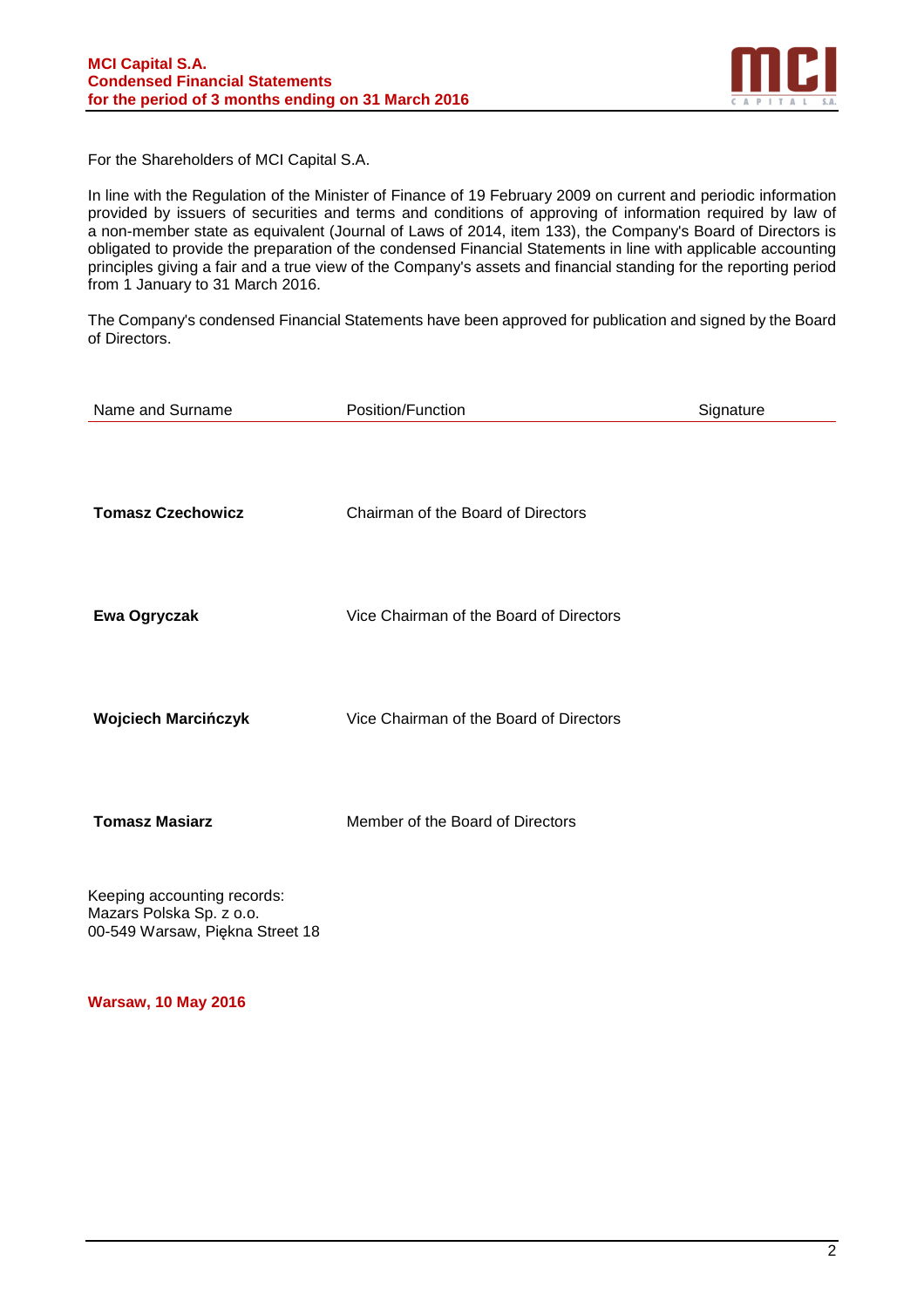

## **TABLE OF CONTENT**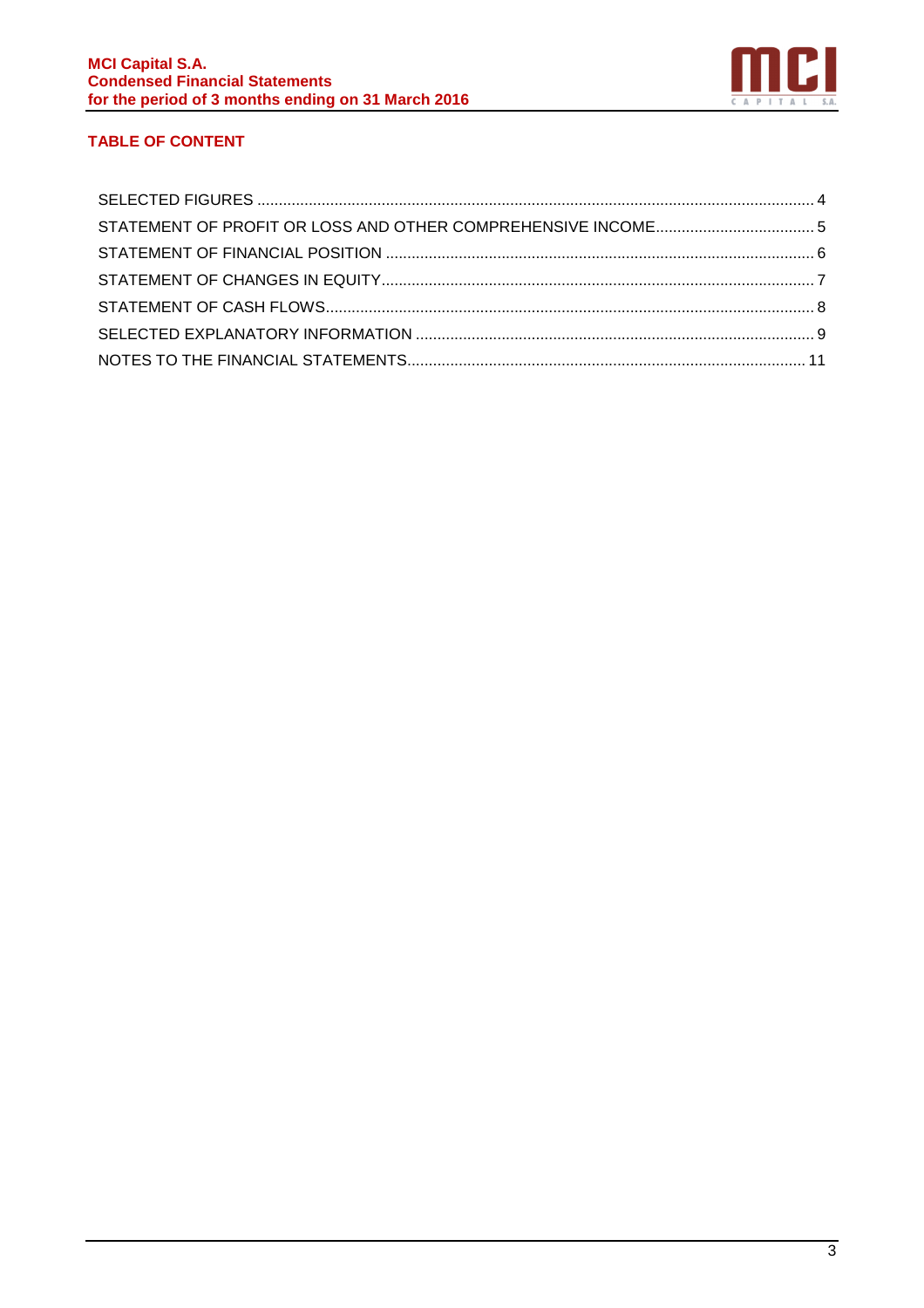## **MCI Capital S.A. Condensed Financial Statements for the period of 3 months ending on 31 March 2016**



#### **SELECTED FIGURES**

|                                                      | For the period:                  | For the period:                  | For the period:                  | For the period:                  | For the period:                  | For the period:                  |
|------------------------------------------------------|----------------------------------|----------------------------------|----------------------------------|----------------------------------|----------------------------------|----------------------------------|
|                                                      | from 01.01.2016<br>to 31,03,2016 | from 01.01.2015<br>to 31.12.2015 | from 01.01.2015<br>to 31,03,2015 | from 01.01.2016<br>to 31.03.2016 | from 01.01.2015<br>to 31.12.2015 | from 01.01.2015<br>to 31.03.2015 |
|                                                      | <b>PLN'000</b>                   | <b>PLN'000</b>                   | <b>PLN'000</b>                   | <b>EUR'000</b>                   | <b>EUR'000</b>                   | <b>EUR'000</b>                   |
| Investment profits                                   | 67 529                           | 133 116                          | 49 830                           | 15 503                           | 31 809                           | 12 010                           |
| Profit on operating activities                       | 66 544                           | 129 453                          | 50 272                           | 15 277                           | 30 934                           | 12 117                           |
| Profit before taxation                               | 63744                            | 119 721                          | 47 987                           | 14 634                           | 28 609                           | 11 566                           |
| Net profit                                           | 64 476                           | 121 463                          | 47 537                           | 14 802                           | 29 0 25                          | 11 458                           |
| Net cash from operating activities                   | (1056)                           | 1 290                            | 1 1 1 4                          | (242)                            | 308                              | 269                              |
| Net cash from investment activities                  | (44658)                          | 2 605                            | (189)                            | (10252)                          | 622                              | (46)                             |
| Net cash from financial activities                   | (8114)                           | 41 153                           | (14688)                          | (1863)                           | 9834                             | (3540)                           |
| Net increase/(decrease) of cash and cash equivalents | (53 828)                         | 45 048                           | (13763)                          | (12357)                          | 10765                            | (3317)                           |

|                                                                      | <b>Balance as at</b> | <b>Balance as at</b> | <b>Balance as at</b> | <b>Balance as at</b> | <b>Balance as at</b> | <b>Balance as at</b> |
|----------------------------------------------------------------------|----------------------|----------------------|----------------------|----------------------|----------------------|----------------------|
|                                                                      | 31.03.2016           | 31.12.2015           | 31.03.2015           | 31.03.2016           | 31.12.2015           | 31.03.2015           |
|                                                                      | <b>PLN'000</b>       | <b>PLN'000</b>       | <b>PLN'000</b>       | <b>EUR'000</b>       | <b>EUR'000</b>       | <b>EUR'000</b>       |
| Total assets                                                         | 1457840              | 1 397 711            | 1 259 269            | 341 542              | 327 986              | 307 965              |
| Non-current liabilities                                              | 138 313              | 137 388              | 165 397              | 32 404               | 32 239               | 40 449               |
| <b>Current liabilities</b>                                           | 107 023              | 105 706              | 13730                | 25 073               | 24 805               | 3 3 5 8              |
| Equity                                                               | 212 504              | 1 154 617            | 1 080 141            | 284 065              | 270 941              | 264 158              |
| Share capital                                                        | 61 780               | 61 780               | 62732                | 14 474               | 14 497               | 15 342               |
| No of shares (in items)                                              | 61 779 619           | 61 779 619           | 62 732 377           | 61 779 619           | 61 779 619           | 62 732 377           |
| Weighted average no of shares (in items)                             | 61 779 619           | 62 654 068           | 62 732 377           | 61 779 619           | 62 654 068           | 62 732 377           |
| Profit (loss) per one weighted average ordinary share (in PLN / EUR) | 1,04                 | 1,94                 | 0,76                 | 0,24                 | 0,46                 | 0,18                 |
| Book value per one share (in PLN / EUR)                              | 19,63                | 18,69                | 17,22                | 4,60                 | 4,39                 | 4,21                 |

The figures presented above are complementary to the Financial Statements prepared in line with IFRS EU and have been converted to EURO according to the following simplified principles:

 – individual items of assets and liabilities as at the balance sheet date - according to the average rate determined by the National Bank of Poland applicable as at the last balance sheet date; respectively as at 31 March 2016 – 4,2684, as at 31 December 2015 – 4,2615 and as at 31 March 2015 – 4,0890.

 – individual items of the statement of profit or loss and the statement of cash flows for the period from 1 January to 31 March of a given year – according to the average rate calculated as the arithmetical average of exchange rates determined by the National Bank of Poland as at the last day of the month in a given period; respectively for the period from 1 January to 31 March 2016 – 4,3559, from 1 January to 31 December 2015 – 4,1848 and from 1 January to 31 March 2015 – 4,1489.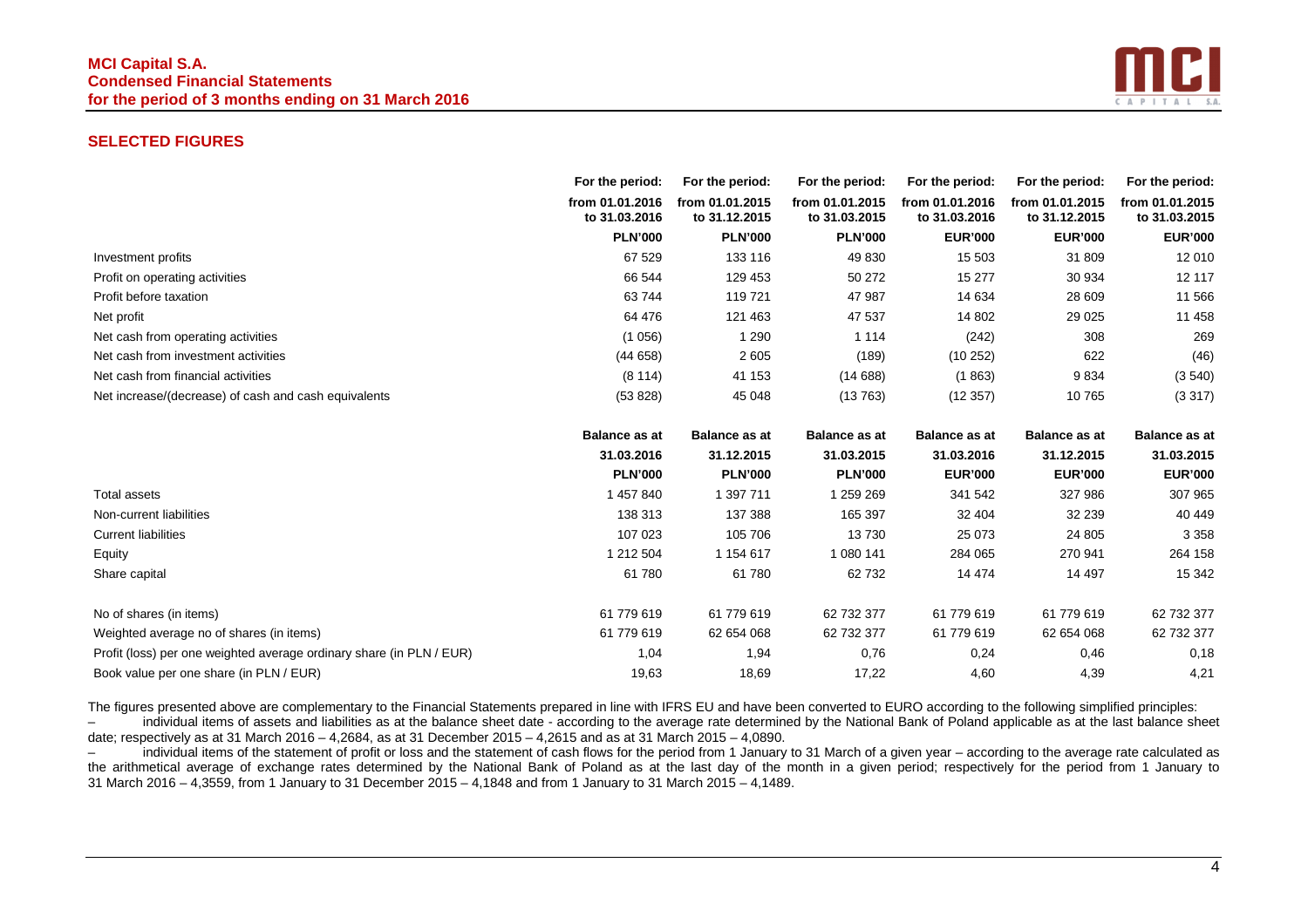

## **STATEMENT OF PROFIT OR LOSS AND OTHER COMPREHENSIVE INCOME for the period from 1 January to 31 March 2016**

|                                                 |              | For the period:                  | For the period:                  |
|-------------------------------------------------|--------------|----------------------------------|----------------------------------|
|                                                 |              | from 01.01.2016<br>to 31.03.2016 | from 01.01.2015<br>to 31,03,2015 |
|                                                 | <b>NOTES</b> | <b>PLN'000</b>                   | <b>PLN'000</b>                   |
| Revaluation of shares                           |              | 66 616                           | 46 382                           |
| Revaluation of investment certificates          | 1            | 913                              | 3 4 4 8                          |
| <b>Investment profits</b>                       |              | 67 529                           | 49 830                           |
| General administrative expenses                 | 2            | (1019)                           | (1480)                           |
| Other operating income                          |              | 34                               | 1924                             |
| Other operating expenses                        |              |                                  | (2)                              |
| <b>Profit on operating activities</b>           |              | 66 544                           | 50 272                           |
| Finance income                                  | 3            | 1 0 4 3                          | 668                              |
| Finance expenses                                | 3            | (4014)                           | (2860)                           |
| Revaluation of derivative financial instruments | 1            | 171                              | (93)                             |
| <b>Profit before taxation</b>                   |              | 63744                            | 47 987                           |
| Income tax                                      |              | 732                              | (450)                            |
| Net profit                                      |              | 64 476                           | 47 537                           |
| <b>Earnings per share</b>                       |              |                                  |                                  |
| <b>Basic</b>                                    | 4            | 1,04                             | 0,76                             |
| <b>Diluted</b>                                  | 4            | 0,99                             | 0,72                             |

Statement of profit or loss and other comprehensive income should be analysed together with selected explanatory information and notes to the Condensed Financial Statements on pages 11 to 30.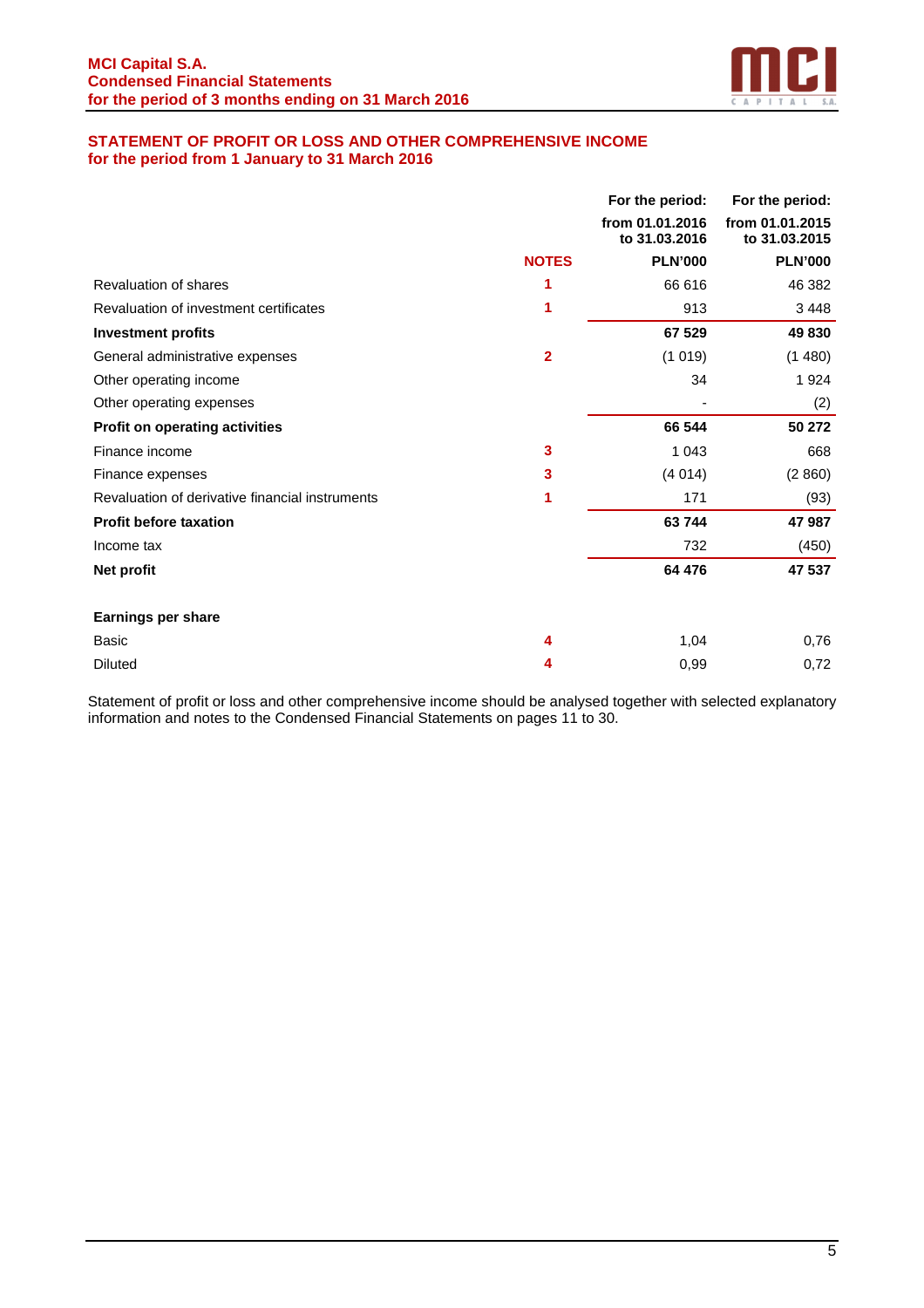

#### **STATEMENT OF FINANCIAL POSITION as at 31 March 2016**

|                                     |              | <b>Balance as at</b> | <b>Balance as at</b> | <b>Balance as at</b> |
|-------------------------------------|--------------|----------------------|----------------------|----------------------|
|                                     |              | 31.03.2016           | 31.12.2015           | 31.03.2015           |
|                                     | <b>NOTES</b> | <b>PLN'000</b>       | <b>PLN'000</b>       | <b>PLN'000</b>       |
| <b>ASSETS</b>                       |              |                      |                      |                      |
| <b>Non-current assets</b>           |              |                      |                      |                      |
| Tangible fixed assets               |              | 318                  | 349                  | 448                  |
| Investment certificates             | 7            | 186 654              | 185 446              | 158 209              |
| Investments in subsidiaries         | 5            | 1 193 872            | 1 095 921            | 1 038 242            |
| Investments in associates           | 6            | 43 865               | 41 726               | 34 853               |
| Investments in other entities       |              | 7                    | 7                    | 7                    |
| Loans granted                       | 8            | 200                  | 1 302                |                      |
| Deferred income tax assets          |              | 4 3 3 5              | 3603                 | 1410                 |
| Derivatives                         | 1            | 1955                 | 1784                 | 8754                 |
|                                     |              | 1 431 206            | 1 330 138            | 1 241 923            |
| <b>Current assets</b>               |              |                      |                      |                      |
| Trade and other receivables         | 9            | 2 3 4 9              | 1 558                | 1986                 |
| Receivables from bills of exchange  | 10           | 16792                | 4705                 | 7064                 |
| Loans granted                       | 8            | 995                  | 984                  | 6781                 |
| Cash and cash equivalents           | 11           | 6498                 | 60 326               | 1515                 |
|                                     |              | 26 634               | 67 573               | 17 346               |
| <b>Total assets</b>                 |              | 1 457 840            | 1 397 711            | 1 259 269            |
| <b>EQUITY AND LIABILITIES</b>       |              |                      |                      |                      |
| <b>Equity</b>                       |              |                      |                      |                      |
| Share capital                       | 12           | 61780                | 61780                | 62732                |
| Reserve capital                     | 12           | 926 209              | 926 209              | 577 621              |
| Other reserve capital               |              | 43738                | 43 644               | 43 389               |
| Retained earnings                   |              | 123 134              | 1 671                | 353 952              |
| Net profit                          |              | 64 476               | 121 463              | 47 537               |
| Own shares                          | 12           | (6833)               | (150)                | (5090)               |
|                                     |              | 1 212 504            | 1 154 617            | 1 080 141            |
| <b>Non-current liabilities</b>      |              |                      |                      |                      |
| Received loans                      |              | 134                  | 148                  | 175                  |
| Liabilities on bonds                | 14           | 138 179              | 137 240              | 165 222              |
|                                     |              | 138 313              | 137 388              | 165 397              |
| <b>Current liabilities</b>          |              |                      |                      |                      |
| Trade and other payables            | 15           | 472                  | 599                  | 425                  |
| Liabilities on bonds                | 14           | 94 770               | 93 316               | 1442                 |
| Received loans                      |              | 41                   | 41                   | 41                   |
| Provisions                          | 16           | 11740                | 11 750               | 11822                |
|                                     |              | 107 023              | 105 706              | 13730                |
| <b>Total Equity and Liabilities</b> |              | 1 457 840            | 1 397 711            | 1 259 268            |

The statement of financial position should be analysed together with selected explanatory information and notes to the Condensed Financial Statements on pages 11 to 30.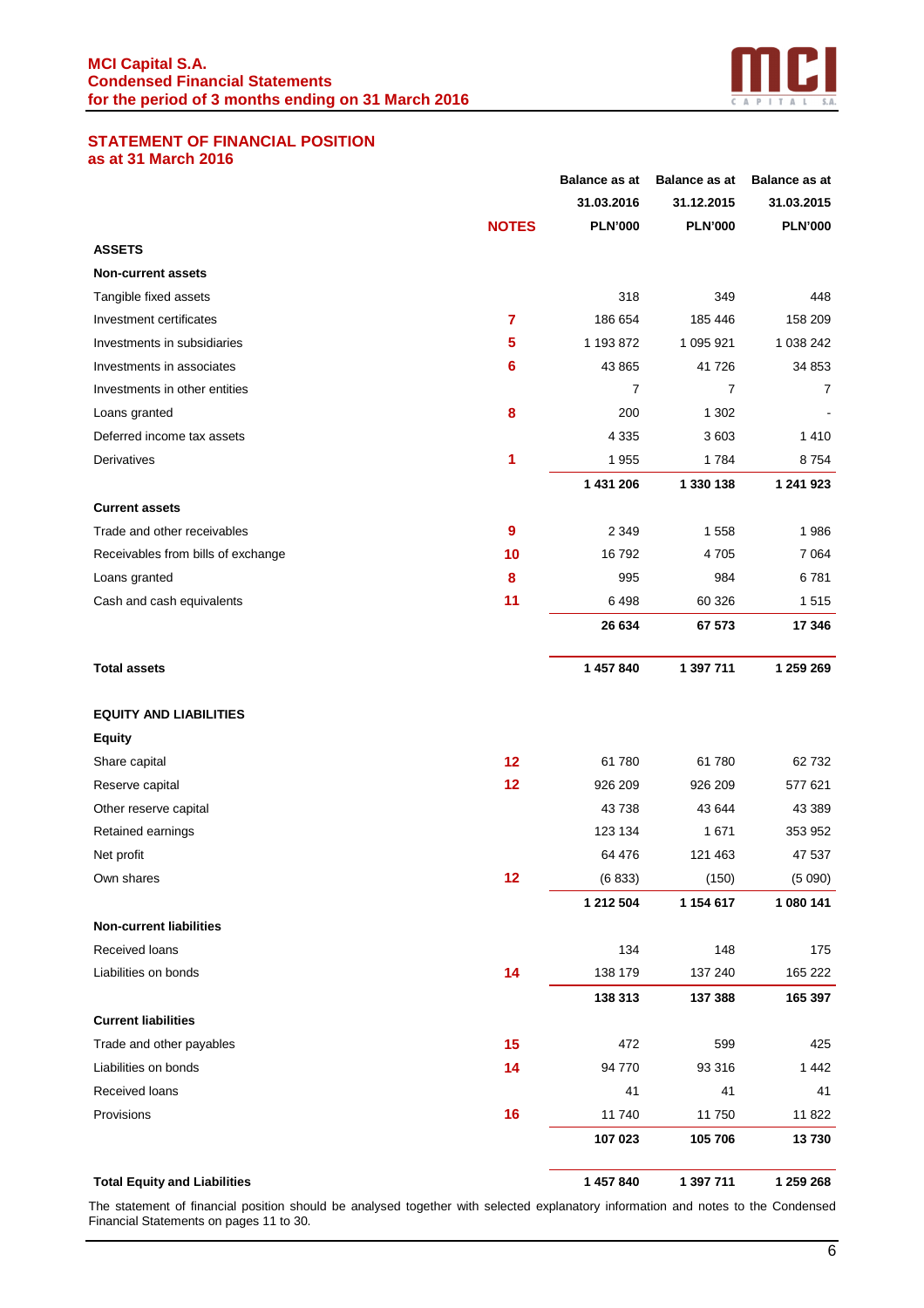

## **STATEMENT OF CHANGES IN EQUITY for the period from 1 January to 31 March 2016**

|                                              |                         |                                                                        | Reserve capital                                                                  |                                                              |                                   | Other reserve capital                                                          |                                                              |                      |                      |               |                          |
|----------------------------------------------|-------------------------|------------------------------------------------------------------------|----------------------------------------------------------------------------------|--------------------------------------------------------------|-----------------------------------|--------------------------------------------------------------------------------|--------------------------------------------------------------|----------------------|----------------------|---------------|--------------------------|
| <b>PLN'000</b>                               | <b>Share</b><br>capital | Issue of<br>shares as part<br>of conversion<br>of convertible<br>bonds | Issue of shares -<br>implementation of<br>the management<br>options<br>programme | <b>Issue of</b><br>shares<br>above their<br>nominal<br>value | <b>Distribution</b><br>of profits | <b>Management</b><br>options<br>programme and<br>other share-based<br>payments | <b>Measurement</b><br>of the equity<br>component of<br>bonds | Retained<br>earnings | <b>Net</b><br>profit | Own<br>shares | <b>Total</b><br>equity   |
| As at 01.01.2015                             | 62732                   | 28 175                                                                 | 2792                                                                             | 106 440                                                      | 440 214                           | 37793                                                                          | 5 3 9 5                                                      | 1671                 | 352 281              | (5089)        | 032 404                  |
| Management option programmes from own shares |                         |                                                                        |                                                                                  |                                                              |                                   | 201                                                                            |                                                              |                      |                      | (1)           | 200                      |
| Transfer of profit/loss                      |                         |                                                                        |                                                                                  |                                                              |                                   |                                                                                |                                                              | 352 281              | (352281)             |               |                          |
| Profit/loss for the period                   |                         |                                                                        |                                                                                  |                                                              |                                   |                                                                                |                                                              |                      | 47 537               |               | 47 537                   |
| As at 31.03.2015                             | 62732                   | 28 175                                                                 | 2792                                                                             | 106 440                                                      | 440 214                           | 37 994                                                                         | 5 3 9 5                                                      | 353 952              | 47 537               | (5090)        | 080 141                  |
|                                              |                         |                                                                        |                                                                                  |                                                              |                                   |                                                                                |                                                              |                      |                      |               |                          |
| As at 01.01.2015                             | 62732                   | 28 175                                                                 | 2792                                                                             | 106 440                                                      | 440 214                           | 37 793                                                                         | 5 3 9 5                                                      | 1 671                | 352 281              |               | $(5089)$ 1032404         |
| Management option programmes from own shares |                         |                                                                        |                                                                                  |                                                              |                                   | 78                                                                             |                                                              |                      |                      |               | 78                       |
| Redemption of own shares                     | (952)                   |                                                                        |                                                                                  |                                                              | (3693)                            |                                                                                |                                                              |                      |                      | 4 6 4 5       |                          |
| Remuneration in the form of shares           |                         |                                                                        |                                                                                  |                                                              |                                   | 636                                                                            |                                                              |                      |                      | 101           | 737                      |
| Settlement of option programmes              |                         |                                                                        |                                                                                  |                                                              |                                   | (258)                                                                          |                                                              |                      |                      | 193           | (65)                     |
| Transfer of profit/loss                      |                         |                                                                        |                                                                                  |                                                              | 352 281                           |                                                                                |                                                              |                      | (352 281)            |               |                          |
| Profit/loss for the period                   |                         |                                                                        |                                                                                  |                                                              |                                   |                                                                                |                                                              |                      | 121 463              |               | 121 463                  |
| As at 31.12.2015                             | 61780                   | 28 175                                                                 | 2792                                                                             | 106 440                                                      | 788 802                           | 38 249                                                                         | 5 3 9 5                                                      | 1671                 | 121 463              | (150)         | 1 154 617                |
| As at 01.01.2016                             | 61 780                  | 28 175                                                                 | 2792                                                                             | 106 440                                                      | 788 802                           | 38 249                                                                         | 5 3 9 5                                                      | 1 671                | 121 463              |               | $(150)$   1 154 617      |
| Purchase of own shares                       |                         |                                                                        |                                                                                  |                                                              |                                   |                                                                                |                                                              |                      |                      | (6683)        | (6683)                   |
| Remuneration in the form of shares           |                         |                                                                        |                                                                                  |                                                              |                                   | 94                                                                             |                                                              |                      |                      |               | 94                       |
| Transfer of profit/loss                      |                         |                                                                        |                                                                                  |                                                              |                                   |                                                                                |                                                              |                      | 121 463 (121 463)    |               |                          |
| Profit/loss for the period                   |                         |                                                                        |                                                                                  |                                                              |                                   |                                                                                |                                                              |                      | 64 476               |               | 64 476                   |
| As at 31.03.2016                             | 61780                   | 28 175                                                                 | 2792                                                                             | 106 440                                                      | 788 802                           | 38 343                                                                         | 5 3 9 5                                                      | 123 134              |                      |               | 64 476 (6 833) 1 212 504 |

The statement of changes in equity should be analysed together with selected explanatory information and notes to the Condensed Financial Statements on pages 11 to 30.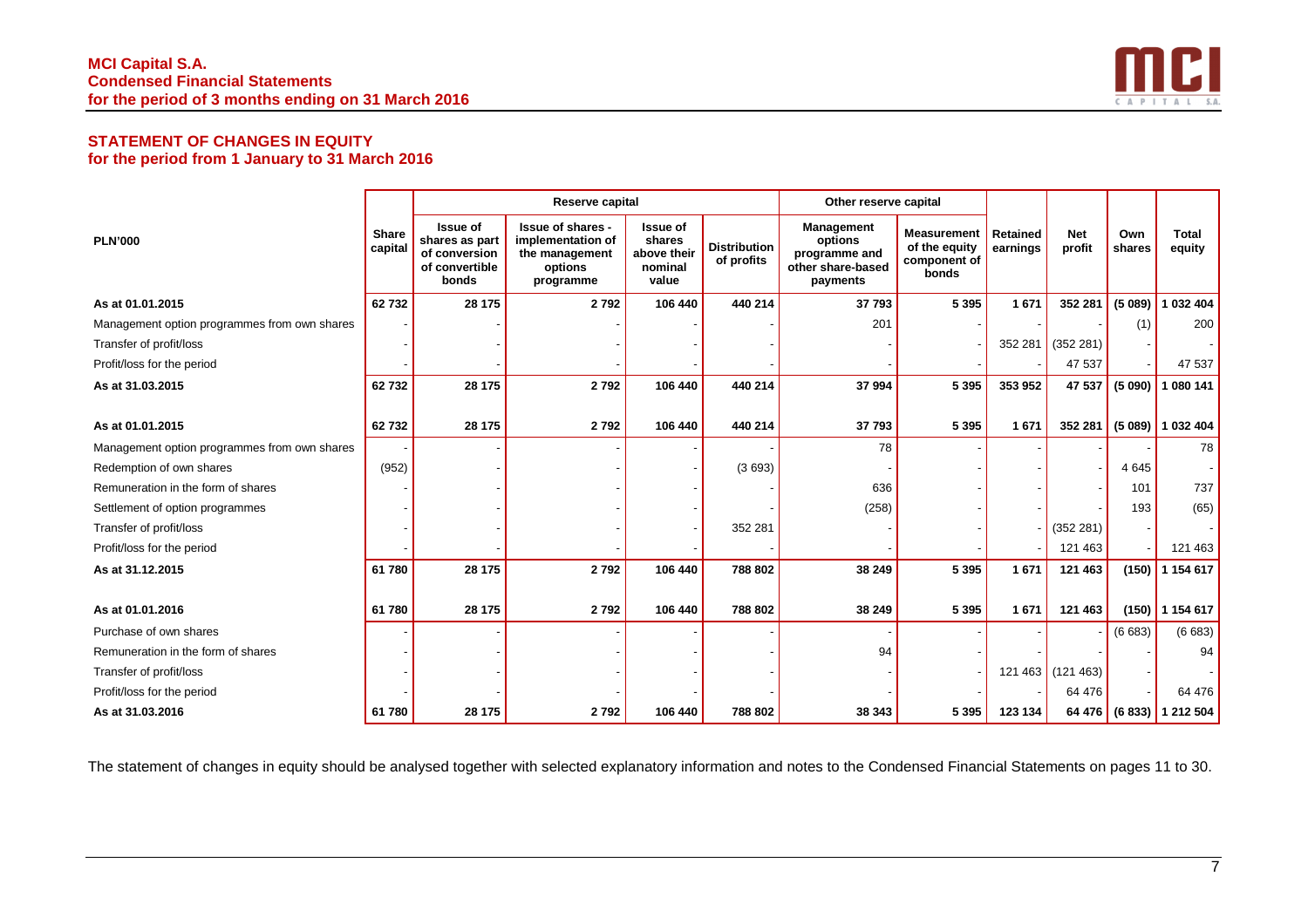

## **STATEMENT OF CASH FLOWS for the period from 1 January to 31 March 2016**

|                                                      | For the period: | For the period:                                  |
|------------------------------------------------------|-----------------|--------------------------------------------------|
|                                                      | to 31.03.2016   | from 01.01.2016 from 01.01.2015<br>to 31.03.2015 |
|                                                      | <b>PLN'000</b>  | <b>PLN'000</b>                                   |
| Cash flows from operating activities                 |                 |                                                  |
| Net profit for the reporting period                  | 64 476          | 47 537                                           |
| Adjustments:                                         |                 |                                                  |
| Depreciation of tangible fixed assets                | 40              | 39                                               |
| Revaluation of shares, certificates and derivatives  | (67700)         | (49737)                                          |
| Share-based incentive programmes                     | 94              | 201                                              |
| Costs of issue of bonds - paid                       | (238)           |                                                  |
| Finance income and expenses                          | 3 9 0 5         | 2 2 1 9                                          |
| Other adjustments                                    | 28              | 145                                              |
| Change in provisions                                 | (10)            | 205                                              |
| Change in trade and other receivables                | (791)           | (8)                                              |
| Change in trade and other payables                   | (128)           | 61                                               |
| Change in deferred tax assets and liabilities        | (732)           | 452                                              |
| Net cash from operating activities                   | (1056)          | 1 1 1 4                                          |
| <b>Cash flows from investment activities</b>         |                 |                                                  |
| Proceeds from granted loans                          | 1 3 1 0         |                                                  |
| Expenditure on granted loans                         | (200)           |                                                  |
| Outflows for the purchase of certificates            | (294)           | (160)                                            |
| Outflows for the purchase of bills of exchange       | (12000)         |                                                  |
| Outflows for the purchase of shares of subsidiaries  | (33 474)        |                                                  |
| Outflows for the purchase of fixed assets            |                 | (29)                                             |
| Net cash from investment activities                  | (44658)         | (189)                                            |
| <b>Cash flows from financial activities</b>          |                 |                                                  |
| Outflows for the purchase of own shares              | (6682)          |                                                  |
| Repayment of bills of exchange with interests        |                 | (13095)                                          |
| Repayment of loans with interests                    | (11)            | (10)                                             |
| Interests paid on bonds                              | (1421)          | (1583)                                           |
| Net cash from financial activities                   | (8114)          | (14688)                                          |
| Net increase/(decrease) of cash and cash equivalents | (53 828)        | (13763)                                          |
| Opening balance of cash and cash equivalents         | 60 326          | 15 278                                           |
| Closing balance of cash and cash equivalents         | 6498            | 1 515                                            |

The statement of cash flows should be analysed together with selected explanatory information and notes to the Condensed Financial Statements on pages 11 to 30.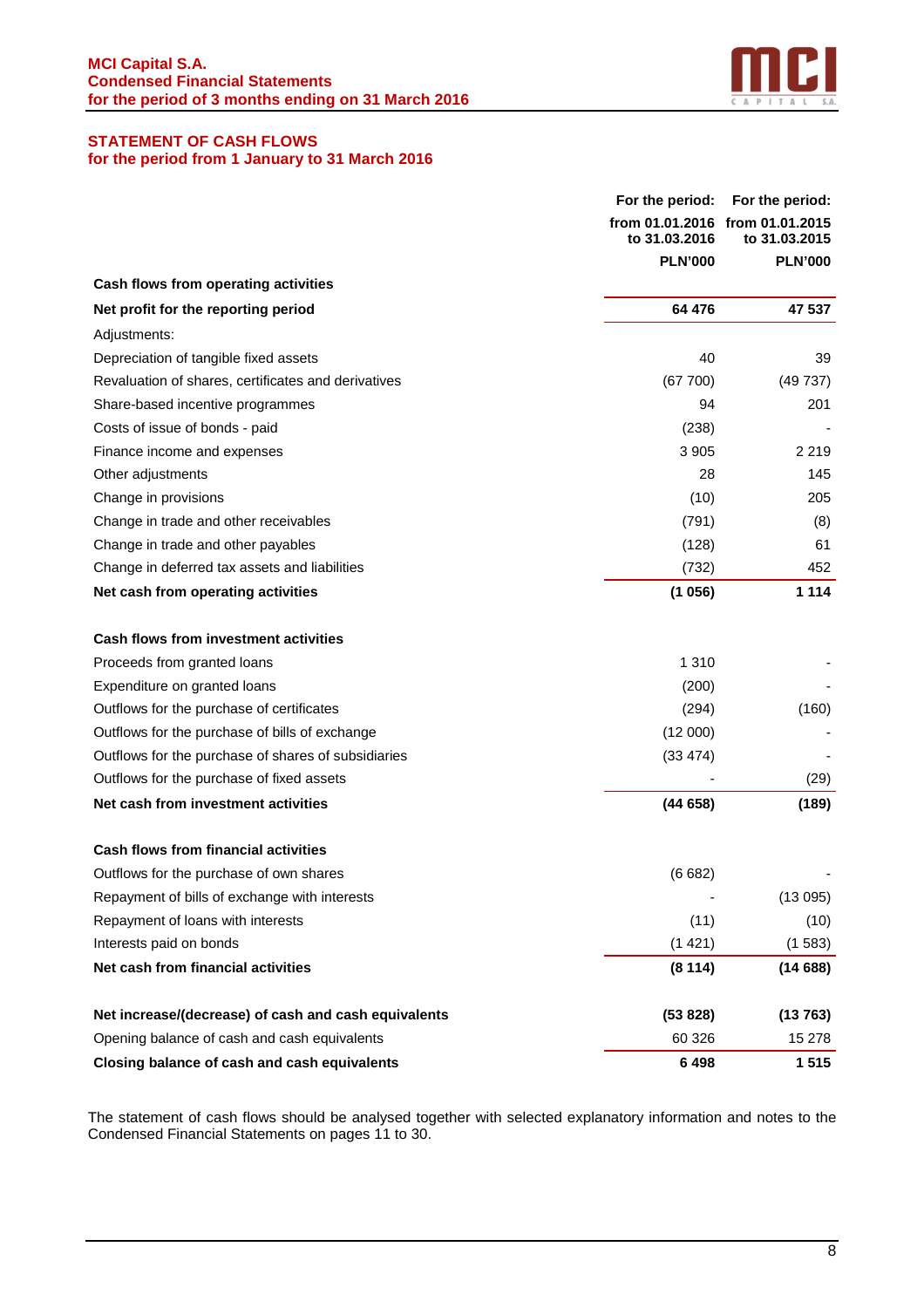

## **SELECTED EXPLANATORY INFORMATION**

#### **General information**

MCI Capital S.A. (hereinafter referred to as the "Company" or "MCI") with a decision of the District Court for the city of Wrocław-Fabryczna of 21 July 1999, was entered into the Commercial Register under RHB No 8752. With a decision of the District Court for Wrocław-Fabryczna in Wrocław, 6th Commercial Division of the National Court Register of 28 March 2001, the Company was entered into the National Court Register under No 0000004542. The Company was assigned:

- − Statistical Number REGON: 932038308,
- − NIP (tax ID): 899-22-96-521,
- The registered office of the Company is located at Emilii Plater 53 Street in Warsaw,
- The life of the Company is unlimited

On 17 November 2015 the Company changed its name from "MCI Management S.A." to "MCI Capital S.A.". Detailed information is entered into current report RB 45/2015.

MCI carries on direct investment activities of the private equity / venture capital type and invests its assets through 5 investment funds of diversified investment strategy. The funds invest entrusted funds in investment assets in accordance with their investment strategy. From large buyout and growth investment (MCI.EuroVentures 1.0 FIZ and MCI.TechVentures 1.0 FIZ) to investments in start-ups and small technology companies (Helix Ventures FIZ and Internet Ventures FIZ) to debt instruments and real estates (MCI.CreditVentures 2.0 FIZ). Investments in portfolio companies are made in the horizon of several years, during which management actively supports development of companies and supervises execution of business strategy by them, and then looks for opportunities to sell this assets. The most important assets are shares in companies and other financial instruments, such as: bonds, investment certificates, bills of exchange, loans and deposits.

#### **Basis for the drafting of the Financial Statements**

These condensed financial statements were prepared in accordance with the International Financial Reporting Standards as approved by the European Union (IFRS). The IFRS include standards and interpretations issued by the International Accounting Standards Board ("IASB") and the International Financial Reporting Interpretations Committee ("IFRIC") and incorporated into European Union law ("EU") in the form of implementing regulations of the European Commission.

These Financial Statements do not comprise all information required under IFRS for the comprehensive Financial Statements. However, includes selected notes to the Financial Statements in order to explain events and transactions material to understand changes in financial position and profit/loss of the Company since the date of its most recent annual Financial Statements prepared as at and for the period ended on 31 December 2015.

In relation to the above these condensed financial statements should be read together with the audited Financial Statements prepared in line with IFRS for the year ended 31 December 2015.

The following figures presented on a quarterly basis:

- for the period from 01.01.2016 to 31.03.2016,
- for the period from 01.01.2015 to 31.03.2015

were not subject to a separate audit or review by a licensed auditor.

#### **Information concerning the preparation of the consolidated financial statements**

In accordance with the criteria of paragraph 27 of IFRS 10, an entity meets the definition of an investment entity if:

- − obtains funds from one or more investors for the purpose of providing those investor(s) with investment management services;
- commits to its investor(s) that its business purpose is to invest funds solely for returns from capital appreciation, investment income, or both; and
- measures and evaluates the performance of substantially all of its investments on a fair value basis, thus it can be classified as an investment entity.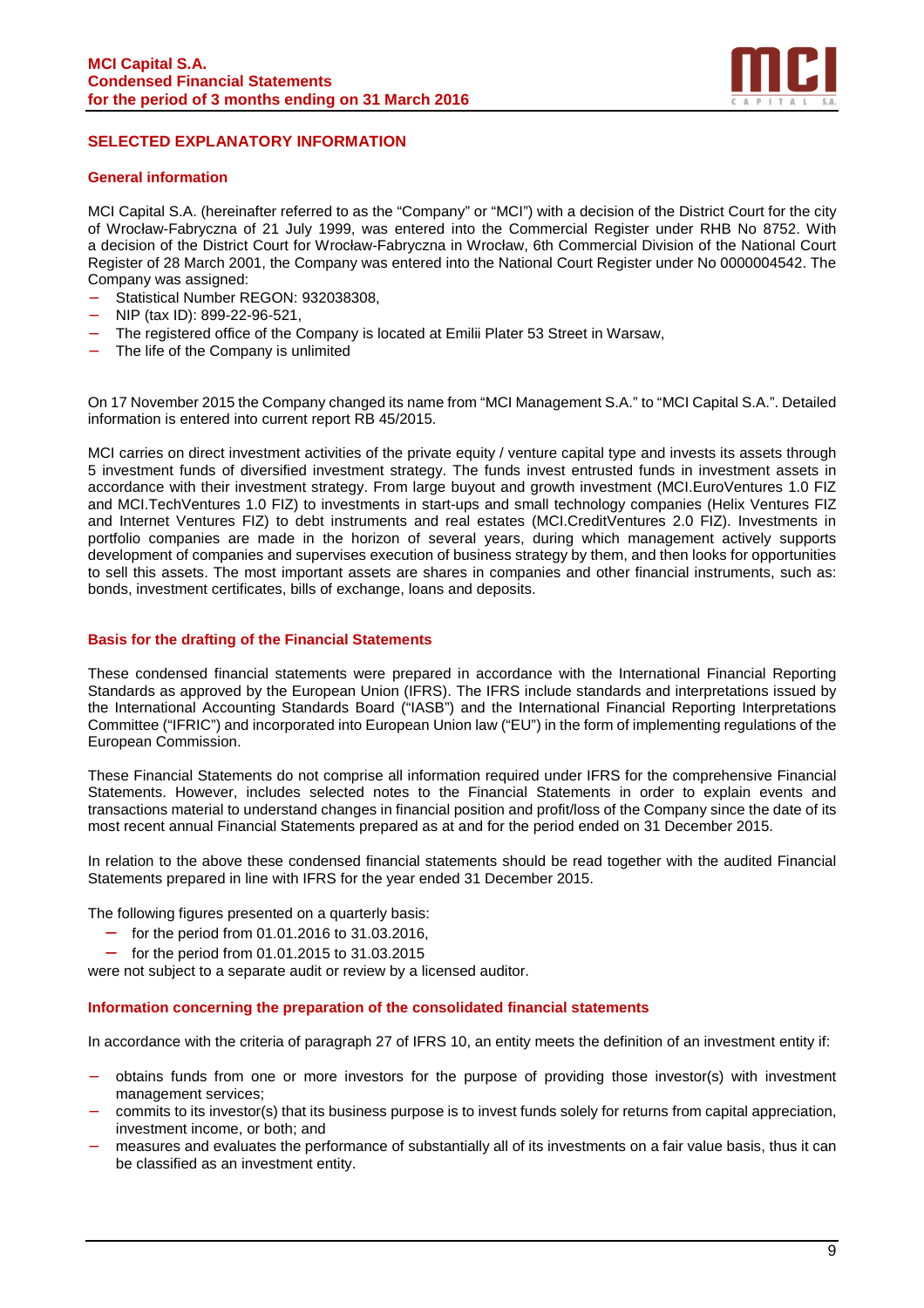#### **MCI Capital S.A. Condensed Financial Statements for the period of 3 months ending on 31 March 2016**



The main goal of MCI in purchasing the investment certificates of funds was to earn benefits by investing in financial assets and earning profit from an increase in the value of net assets of the funds. The Company invests funds in order to obtain returns from the increase in the value of investments (investment certificates). The sole activity of the Company is to invest funds to five closed-end investment funds and thus obtain a return on the invested capital. The Company, as a public company, has many investors for whom the most important issue is the return on the invested capital over the long term. The Management Board analyses and evaluates the performance of the Company's activities through the prism of the increase in the fair value of assets being held, which are portfolio investments of closed-end investment funds, through which the Company conducts its investments. The fair value is the best reflection of the value of assets held by the Company.

The Company meets the criteria for classification as an investment entity as defined in paragraph 27 of IFRS 10 Consolidated Financial Statements ("IFRS 10"). The Company does not prepare consolidated financial statements because it does not have subsidiaries which provide services related to investment activities of the Company.

These financial statements of MCI Capital S.A. are the only financial statements prepared by MCI Capital S.A.

#### **Date of approval of the financial statements for the current financial year**

The condensed financial statements were approved by the Management Board of the Company on 10 May 2016.

#### **Functional currency and presentation currency**

The items included in the condensed financial statements relating to the Company are measured and presented using the primary currency of the economic environment in which the Company operates ("the functional currency"), which is the Polish zloty. The data in the financial statements are presented in thousands of Polish zloty, unless stated otherwise.

#### **Judgements and estimates**

The preparation of the condensed financial statements requires the Management Board of the Company to make judgements, estimates and assumptions that affect the adopted accounting policies and presented amounts reported in the condensed financial statements. Actual values may differ from those estimates.

All judgements, assumptions and estimates which have been made for the purposes of these condensed financial statements are presented in the required disclosures relating to individual items of these condensed financial statements, in the supplementary notes to the condensed financial statements, which form an integral part thereof. Estimates and judgements are subject to ongoing verification. They are based on historical experience, including expectations of future events that are reasonable in a given situation and new information.

Below are the key assumptions concerning the future and other basic reasons for uncertainty of estimates as at the balance sheet date.

#### **Fair Value of Financial Instruments**

The model and assumptions adopted for the fair value measurement. Significant risks relate to the fair value of shares in subsidiaries, which are strongly influenced by accepted models of measurement. Main assumptions and judgements are presented in **Note 5, "Investments in subsidiaries"**.

#### **Share-based payments**

Determination of the value of individual programmes of share-based payments is based on estimates of the Company adopted for the fair value measurement of equity instruments granted, including: the actual strike price of shares of MCI Capital S.A. on the grant date, the estimate of historical volatility, risk-free interest rate, the expected dividend yield, the period in which the holder may exercise rights under the programme and accepted model of measurement. More information is included in **Note 17 "Employee Benefits"**.

#### **Accounting Policy**

The accounting principles used in these condensed financial statements are the same as those applied by the Company for the financial statements as at the date and for the year ended on 31 December 2015.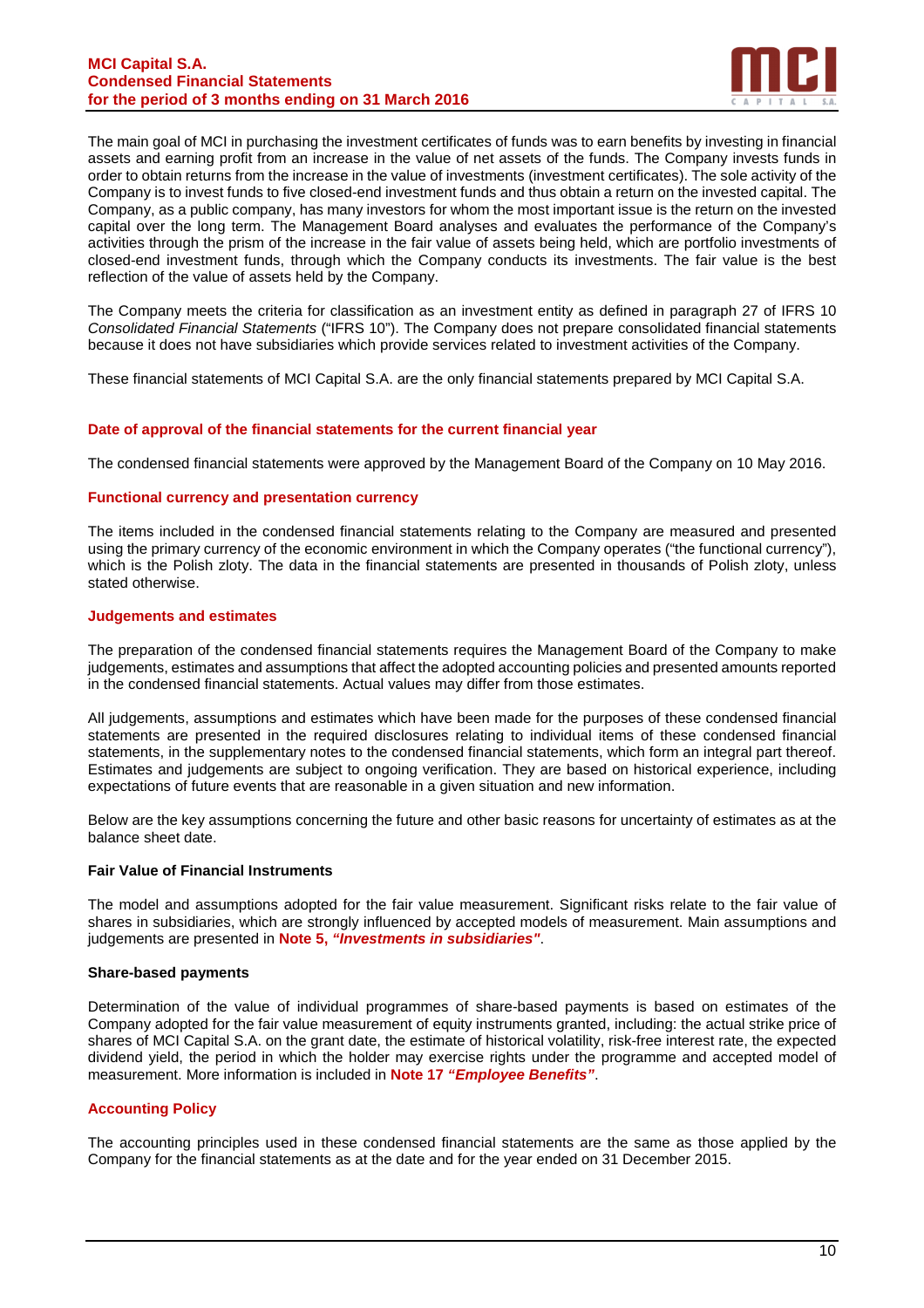

## **NOTES TO THE FINANCIAL STATEMENTS for the period from 1 January to 31 March 2016**

## **1. Investment profits**

The item of gains and losses arising from changes in the fair value includes revaluation of financial assets:

- shares and interests in subsidiaries, associates and other entities,
- investment certificates of closed-end investment funds ("FIZ") which belong to MCI,
- derivative instruments.

## **Revaluation of shares**

|                                                                | For the period:                  | For the period:                  |
|----------------------------------------------------------------|----------------------------------|----------------------------------|
|                                                                | from 01.01.2016<br>to 31.03.2016 | from 01.01.2015<br>to 31,03,2015 |
|                                                                | <b>PLN'000</b>                   | <b>PLN'000</b>                   |
| <b>Measurement of subsidiaries</b>                             |                                  |                                  |
| MCI Fund Management Sp. z o.o.                                 | 64 966                           | 45 942                           |
| MCI Fund Management Sp. z o.o. II MCI. Private Ventures S.K.A. | (941)                            | 149                              |
| MCI Fund Management Sp. z o.o. IV MCI. Private Ventures S.K.A. | 452                              | 291                              |
|                                                                | 64 477                           | 46 382                           |
| <b>Measurement of affiliates</b>                               |                                  |                                  |
| Private Equity Managers S.A.                                   | 2 1 3 9                          |                                  |
|                                                                | 2 1 3 9                          |                                  |
| <b>Total revaluation of shares</b>                             | 66 616                           | 46 382                           |

Information on the measurement of these items is presented in **Note 5, "Investments in subsidiaries"** and in **Note 6, "Investments in associates"**.

#### **Revaluation of investment certificates**

|                                                        |                                  | For the period: For the period:  |
|--------------------------------------------------------|----------------------------------|----------------------------------|
|                                                        | from 01.01.2016<br>to 31,03,2016 | from 01.01.2015<br>to 31,03,2015 |
|                                                        | <b>PLN'000</b>                   | <b>PLN'000</b>                   |
| Investment certificates of Helix Ventures Partners FIZ | (171)                            | (476)                            |
| Investment certificates of Internet Ventures FIZ       | (362)                            | 569                              |
| Investment certificates of MCI.CreditVentures FIZ 2.0  | 1446                             | 3 3 5 5                          |
|                                                        | 913                              | 3448                             |

Information on the measurement of the above items is presented in **Note 7 "Investment certificates"**.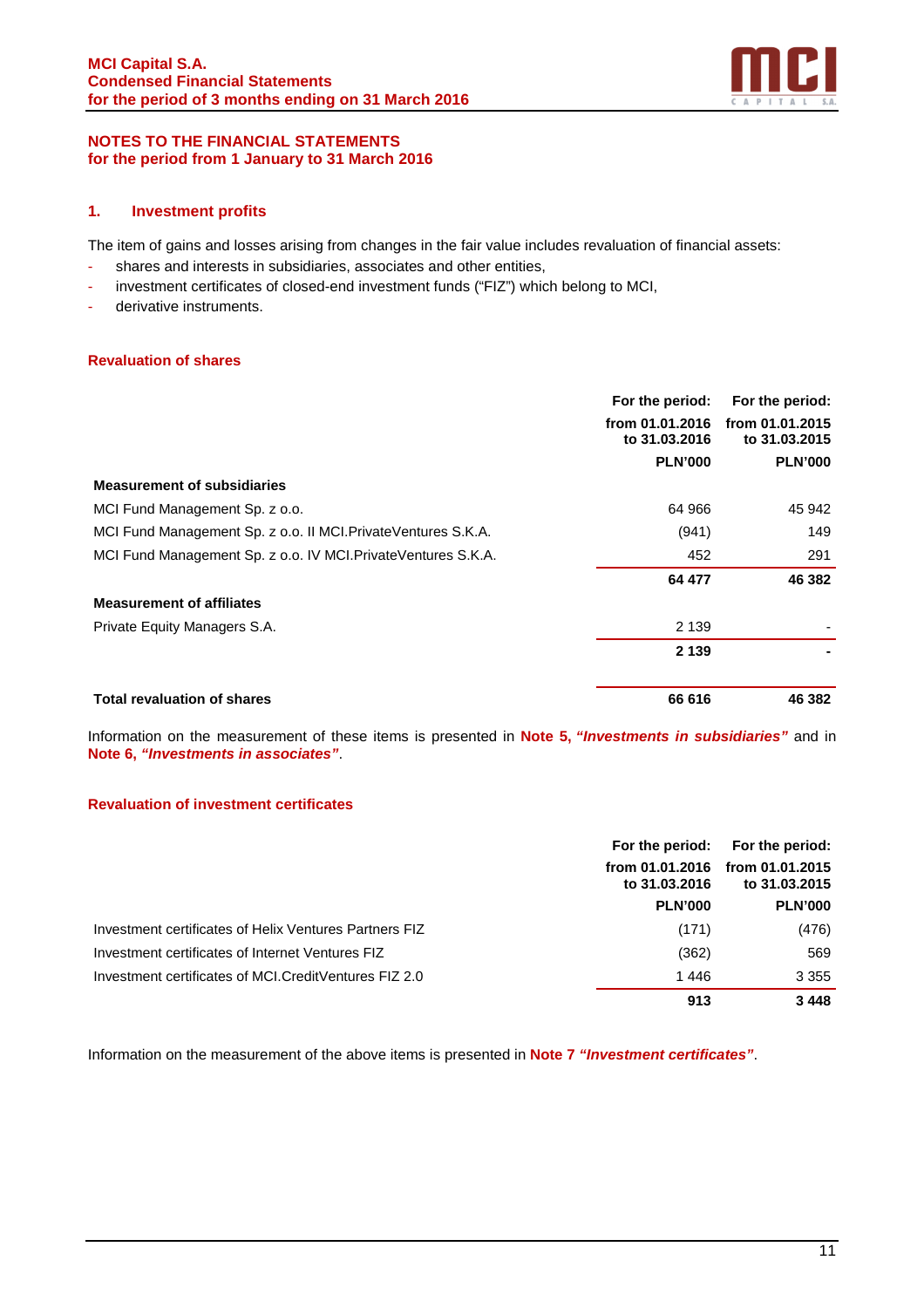

## **Revaluation of derivative financial instruments**

|                                                                            |                | For the period: For the period:                  |
|----------------------------------------------------------------------------|----------------|--------------------------------------------------|
|                                                                            | to 31.03.2016  | from 01.01.2016 from 01.01.2015<br>to 31.03.2015 |
|                                                                            | <b>PLN'000</b> | <b>PLN'000</b>                                   |
| Embedded derivative on investment certificates Internet Ventures FIZ       |                | (3310)                                           |
| Embedded derivative on investment certificates Helix Ventures Partners FIZ | 171            | 3.217                                            |
|                                                                            | 171            | (93)                                             |

#### **Carrying value of derivative financial instruments**

|                                                                            |                | For the period: For the period:                  |
|----------------------------------------------------------------------------|----------------|--------------------------------------------------|
|                                                                            | to 31.03.2016  | from 01.01.2016 from 01.01.2015<br>to 31.03.2015 |
|                                                                            | <b>PLN'000</b> | <b>PLN'000</b>                                   |
| Embedded derivative on investment certificates Internet Ventures FIZ       |                | 3 0 0 7                                          |
| Embedded derivative on investment certificates Helix Ventures Partners FIZ | 1955           | 5747                                             |
|                                                                            | 1955           | 8754                                             |

As at 31 March 2016 the embedded financial instrument, namely the mechanism of privileged distribution of funds invested in investments made by Internet Ventures FIZ and Helix Ventures Partners FIZ, was measured. The Company has a priority of return from invested funds in the event of the exit from the investment. As at 31 March 2016 measurement of the embedded derivative on investment certificates of Internet Ventures FIZ was PLN 0, since the funds earned to date from the sales of the Fund assets the entire commercial value of contributions to the Fund.

## **2. General administrative expenses**

|                                                                    | For the period:                  | For the period:                  |
|--------------------------------------------------------------------|----------------------------------|----------------------------------|
|                                                                    | from 01.01.2016<br>to 31,03,2016 | from 01.01.2015<br>to 31,03,2015 |
|                                                                    | <b>PLN'000</b>                   | <b>PLN'000</b>                   |
| Depreciation of fixed assets and amortization of intangible assets | (40)                             | (39)                             |
| Consumption of materials and energy                                | (10)                             | (20)                             |
| Outsourced services                                                | (430)                            | (721)                            |
| Taxes and fees                                                     | (9)                              | (5)                              |
| Wages and salaries                                                 | (482)                            | (648)                            |
| Employee benefits                                                  | (11)                             |                                  |
| Social insurance                                                   | (12)                             | (7)                              |
| Other costs                                                        | (25)                             | (40)                             |
|                                                                    | (1019)                           | (1480)                           |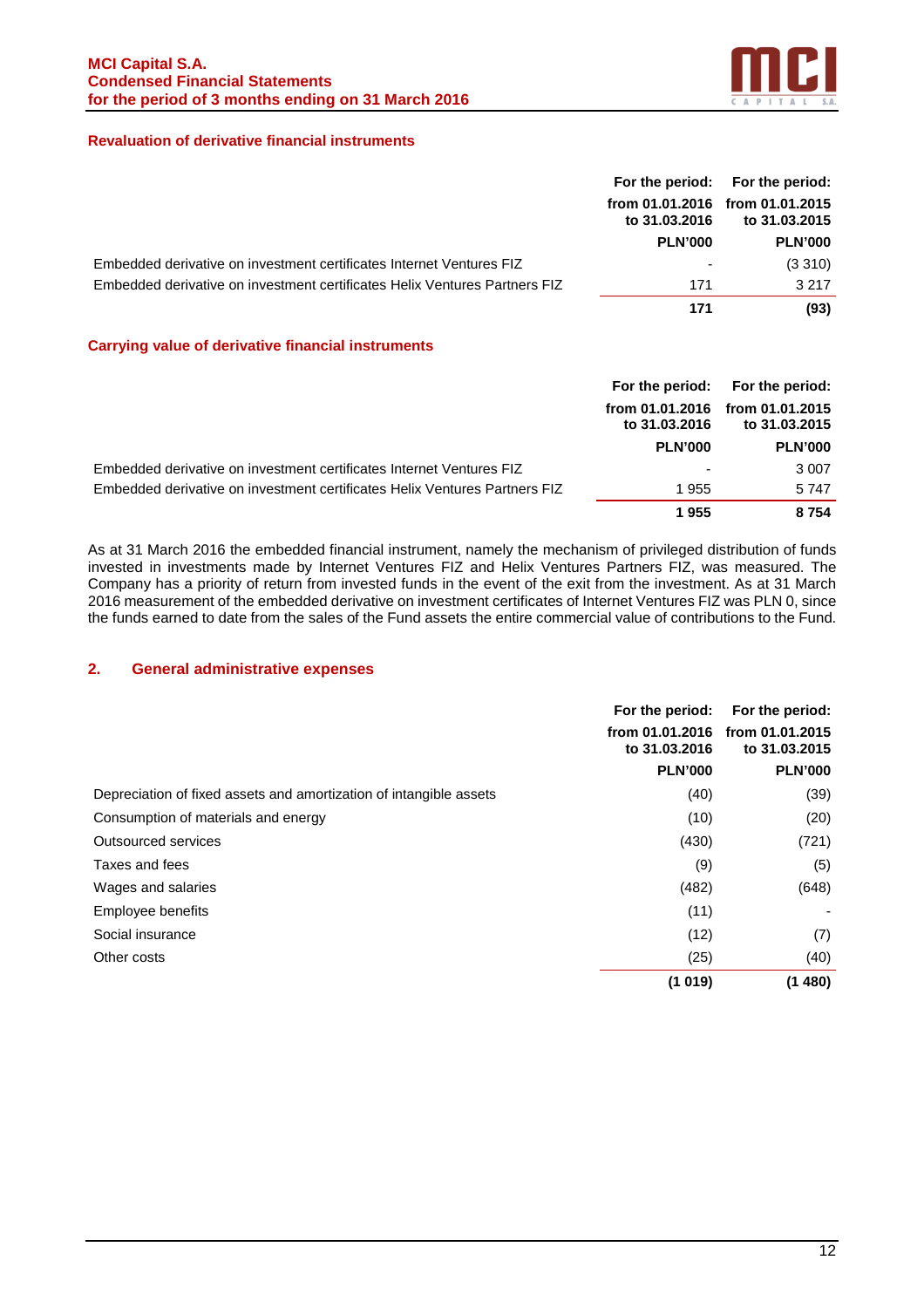

## **3. Finance income and expenses**

## **Finance income**

|                                                                 | For the period:                  | For the period:                  |  |
|-----------------------------------------------------------------|----------------------------------|----------------------------------|--|
|                                                                 | from 01.01.2016<br>to 31.03.2016 | from 01.01.2015<br>to 31,03,2015 |  |
|                                                                 | <b>PLN'000</b>                   | <b>PLN'000</b>                   |  |
| Interests on short-term bank deposits                           | 95                               | 27                               |  |
| Fee and commission income - fiduciary transactions, quarantees* | 839                              | 148                              |  |
| Interest income on purchased bills of exchange                  | 88                               | 64                               |  |
| Interest income on loans                                        | 21                               | 74                               |  |
| Foreign currency exchange gains or losses                       |                                  | 355                              |  |
|                                                                 | 1 043                            | 668                              |  |

\*MCI Capital S.A. provides services related to investments which comprise in financial support to the entity in which an investment in the form of suretyship and guarantee was made to maximise returns from investments, this activity does not constitute a separate significant activity or a separate major source of revenue for the investment entity. The value of income from surety is set at 1% of the value of collateral on a yearly basis.

#### **Finance expenses**

|                          | For the period:                  | For the period:                  |
|--------------------------|----------------------------------|----------------------------------|
|                          | from 01.01.2016<br>to 31,03,2016 | from 01.01.2015<br>to 31,03,2015 |
|                          | <b>PLN'000</b>                   | <b>PLN'000</b>                   |
| Interests costs on:      |                                  |                                  |
| Issued bills of exchange |                                  | (21)                             |
| Bank loans               | (2)                              | (3)                              |
| Loans receives           | (2)                              |                                  |
| <b>Issued bonds</b>      | (3814)                           | (2836)                           |
| Other                    | (196)                            |                                  |
|                          | (4014)                           | (2860)                           |

## **4. Earnings per share**

## **Earnings per share**

|                                                      | For the period:                  | For the period:                  |
|------------------------------------------------------|----------------------------------|----------------------------------|
|                                                      | from 01.01.2016<br>to 31,03,2016 | from 01.01.2015<br>to 31,03,2015 |
|                                                      | <b>PLN'000</b>                   | <b>PLN'000</b>                   |
| Earnings attributable to shareholders of the Company | 64 476                           | 47 537                           |
| Weighted average no of ordinary shares (in 000s)     | 61 780                           | 62 732                           |
| Basic earnings per share (in PLN per one share)      | 1.04                             | 0,76                             |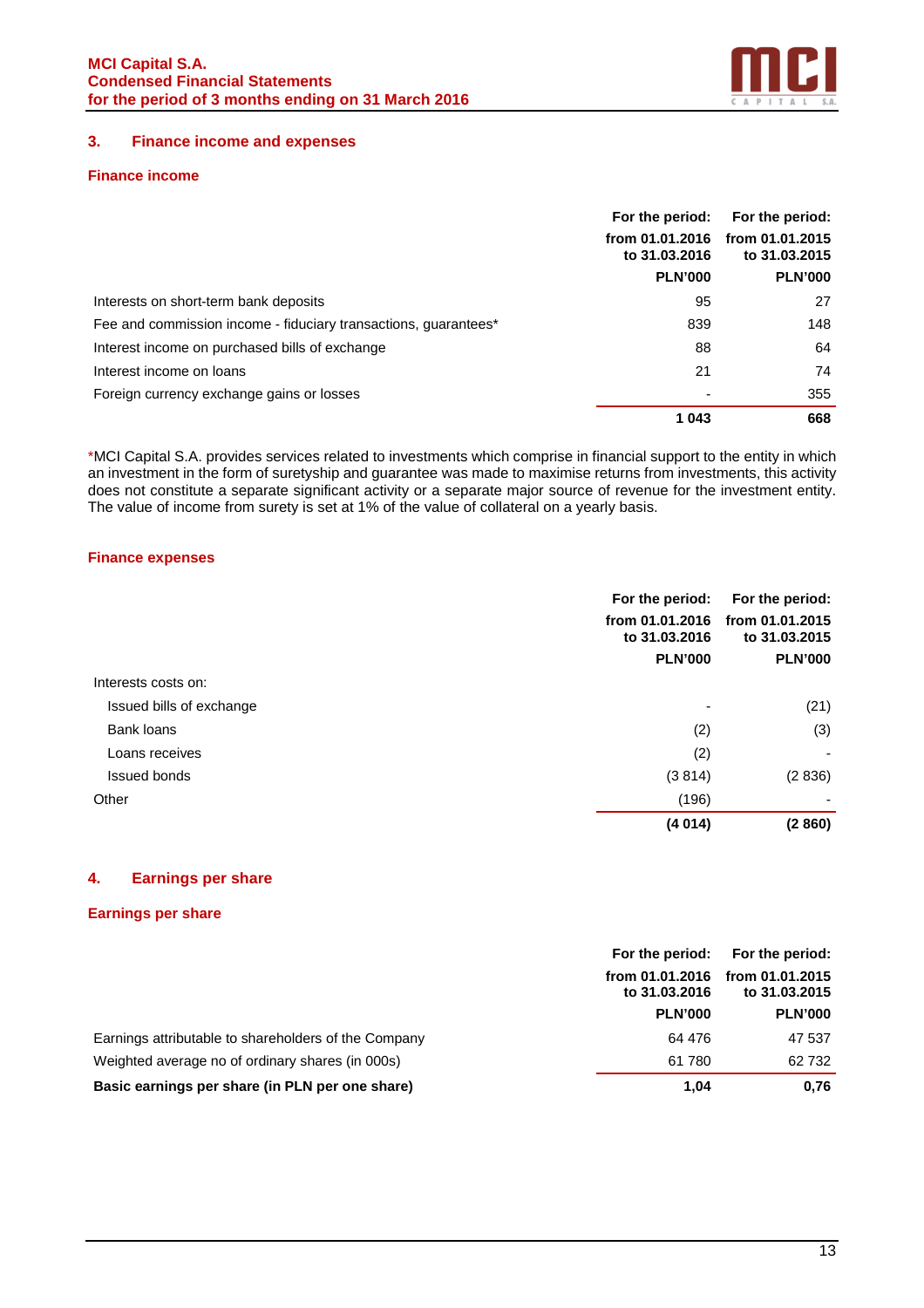

#### **Diluted earnings per share**

|                                                                                                 | For the period:                  | For the period:                  |
|-------------------------------------------------------------------------------------------------|----------------------------------|----------------------------------|
|                                                                                                 | from 01.01.2016<br>to 31,03,2016 | from 01.01.2015<br>to 31,03,2015 |
|                                                                                                 | <b>PLN'000</b>                   | <b>PLN'000</b>                   |
| Earnings attributable to shareholders of the Company                                            | 64 476                           | 47 537                           |
| Earnings applied when determining diluted earnings per share                                    | 65 085                           | 47 850                           |
| Cost of interest on bonds (PLN 000s)                                                            | 752                              | 386                              |
| Net cost of interest on bonds (PLN 000s)                                                        | 609                              | 313                              |
| Weighted average no of ordinary shares (in 000s)                                                | 61780                            | 62 732                           |
| Adjustments related to:                                                                         |                                  |                                  |
| bonds convertible into shares (000s)                                                            | 4 1 6 7                          | 4 1 6 7                          |
| Weighted average number of ordinary shares for purposes of diluted earnings<br>per share (000s) | 65 947                           | 66 899                           |
| Diluted earnings per share (in PLN per one share)                                               | 0,99                             | 0,72                             |

## **5. Investments in subsidiaries**

|                                                                 |                | Balance as at Balance as at Balance as at |                |
|-----------------------------------------------------------------|----------------|-------------------------------------------|----------------|
|                                                                 | 31.03.2016     | 31.12.2015                                | 31.03.2015     |
|                                                                 | <b>PLN'000</b> | <b>PLN'000</b>                            | <b>PLN'000</b> |
| MCI Fund Management Sp. z o. o.                                 | 259 035        | 160 595                                   | 99 820         |
| MCI Fund Management Sp. z o. o. II MCI. Private Ventures S.K.A. | 740 640        | 741 581                                   | 745 784        |
| MCI Fund Management Sp. z o. o. IV MCI. Private Ventures S.K.A. | 194 197        | 193 745                                   | 192 633        |
| MCI Ventures Sp. z o. o.                                        | ٠              |                                           | .5             |
|                                                                 | 1 193 872      | 1 095 921                                 | 1 038 242      |

#### **Characteristics of subsidiaries**

#### - **MCI Fund Management Sp. z o. o**

A company with a registered office in Poland which holds certificates of (direct subsidiary):

- MCI.TechVentures 1.0 Sub-fund separated within MCI.PrivateVentures FIZ,
- MCI.EuroVentures 1.0 Sub-fund separated within MCI.PrivateVentures FIZ.

Shareholder in MCI Fund Management Sp. z o. o. Spółka Jawna and general partner in:

- MCI Fund Management Sp. z o. o. II MCI.PrivateVentures S.K.A.,
- MCI Fund Management Sp. z o. o. IV MCI.PrivateVentures S.K.A.

#### - **MCI Fund Management Sp. z o. o. II MCI.PrivateVentures S.K.A.**

A company with its registered office in Poland holding shares in MCI Fund Management Sp. z o. o. Spółka Jawna (direct subsidiary).

#### - **MCI Fund Management Sp. z o. o. IV MCI.PrivateVentures S.K.A.**

A company with its registered office in Poland holding shares in MCI Fund Management Sp. z o. o. Spółka Jawna (direct subsidiary).

#### - **MCI Ventures Sp. z o. o.**

On 23 September 2015 MCI Capital S.A. sold shares in MCI Ventures Sp. z o.o. to MCI.PrivateVentures FIZ acting for Sub-fund MCI.TechVentures 1.0 (indirect subsidiary).

All the above mentioned subsidiaries do not provide services related to investment activities of the Company.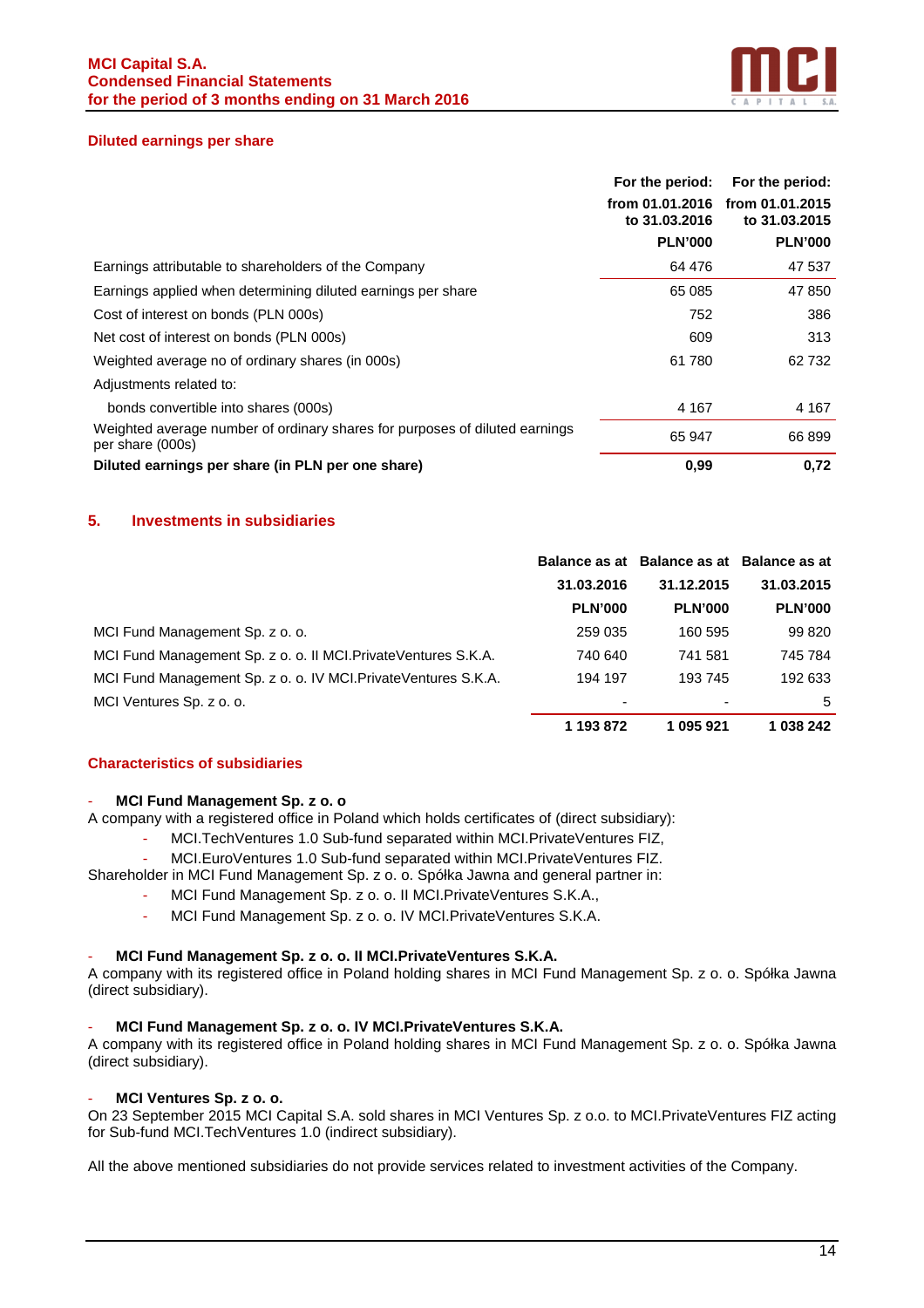

#### **Measurement of shares in subsidiaries**

Shares in the above companies are disclosed in fair value based on the adjusted net asset value of a company as at the balance sheet date. Adjusted net asset value is reflected in fair value of investments in subsidiaries - primarily investment certificates of closed-end investment funds.

The difference between the valuation of subsidiaries and the value of investment certificates is affected by:

- unpaid amount of taken up issued A1 series investment certificates in MCI.TechVentures 1.0 FIZ sub-fund for PLN 96m,
- balance of granted and received borrowings, bills of exchange of PLN 101m.

The fair value of investment certificates in subsidiaries is settled on the basis of published measurements of investment funds. The measurements of the above funds are carried out on a quarterly basis. The measurements are approved of by the Management Board of the MCI Capital TFI S.A.

The investment fair value in subsidiaries showing the effect of increase and decrease of investment certificates value by 10 percentage points:

| <b>Subsidiary</b>                                               | 10%       | -10%      |
|-----------------------------------------------------------------|-----------|-----------|
| MCI Fund Management Sp. z o. o.                                 | 398 098   | 119 972   |
| MCI Fund Management Sp. z o. o. II MCI PrivateVentures S.K.A.*  | 740 640   | 740 640   |
| MCI Fund Management Sp. z o. o. IV MCI Private Ventures S.K.A.* | 194 197   | 194 197   |
|                                                                 | 1 332 935 | 1 054 809 |

\*Increase or decrease of investment certificates value does not affect the value of these subsidiaries, since as at 31 March 2016 these companies do not hold investment certificates, but only receivables from the sales of such certificates to MCI Fund Management Sp. z o.o.

#### **6. Investments in associates**

|                              |                | Balance as at Balance as at Balance as at |                |
|------------------------------|----------------|-------------------------------------------|----------------|
|                              | 31.03.2016     | 31.12.2015                                | 31.03.2015     |
|                              | <b>PLN'000</b> | <b>PLN'000</b>                            | <b>PLN'000</b> |
| Private Equity Managers S.A. | 43 865         | 41 726                                    | 34 853         |
|                              | 43 865         | 41 726                                    | 34 853         |

## **Measurement of shares in the associate**

|                                                                                         |            | Balance as at Balance as at Balance as at |            |
|-----------------------------------------------------------------------------------------|------------|-------------------------------------------|------------|
|                                                                                         | 31.03.2016 | 31.12.2015                                | 31.03.2015 |
| Number of shares of Private Equity Managers S.A. owned by MCI<br>Capital S.A. (in 000s) | 350 641    | 350 641                                   | 341 961    |
| Share price (PLN/share)                                                                 | 125.10     | 119.00                                    | 101.92     |
| Investment value                                                                        | 43 865     | 41 726                                    | 34 853     |

As at 31 March 2016 the Company holds directly 10,51% of shares of Private Equity Managers S.A. (hereinafter: "PEM"). PEM is treated as an affiliate since the Company owns a package of shares and has personal relations.

The Company's shares have been listed on the Warsaw Stock Exchange since 9 April 2015. Shares of Private Equity Managers S.A. were measured at PLN 125,10 per 1 share, i.e. at the closing price of PEM's shares at the Warsaw Stock Exchange on 31 March 2016, and the change in their measurement was recognised in profit/loss. As at 31 December 2015 PEM's shares were measured at PLN 119,00 per 1 share.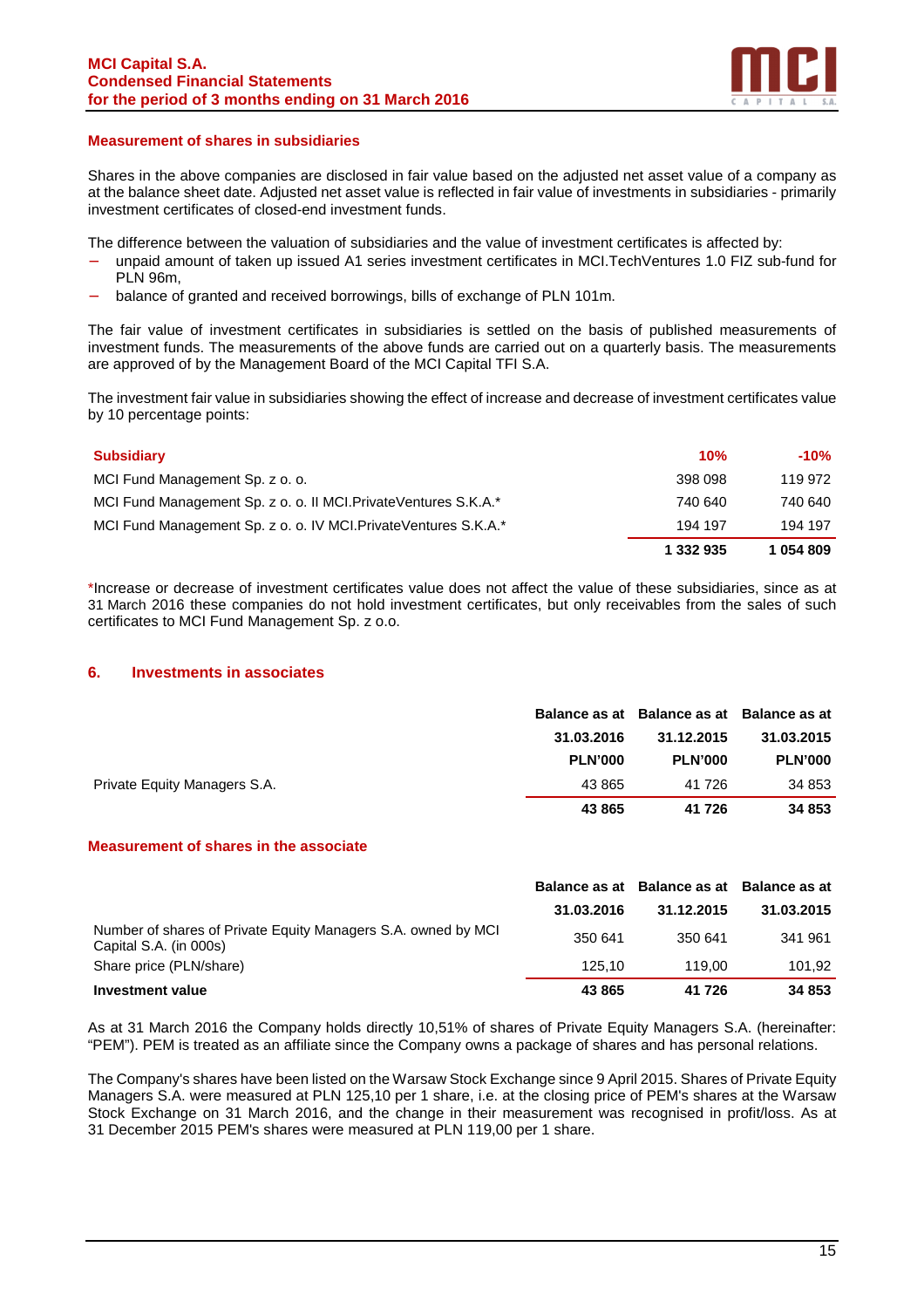

## **7. Investment certificates**

|                                                        |                | Balance as at Balance as at Balance as at |                |
|--------------------------------------------------------|----------------|-------------------------------------------|----------------|
|                                                        | 31.03.2016     | 31.12.2015                                | 31.03.2015     |
|                                                        | <b>PLN'000</b> | <b>PLN'000</b>                            | <b>PLN'000</b> |
| Investment certificates of Helix Ventures Partners FIZ | 10 802         | 10 973                                    | 9634           |
| Investment certificates of Internet Ventures FIZ       | 34 117         | 34 184                                    | 14 291         |
| Investment certificates of MCI.CreditVentures FIZ 2.0  | 141 735        | 140 289                                   | 134 284        |
|                                                        | 186 654        | 185 446                                   | 158 209        |

#### **Measurement of certificates investment**

The measurement of investment certificates is carried out on a quarterly basis based on the fair value measurement of portfolio companies owned by these funds and other deposits of such funds. Revaluation of certificates to their fair value from quarterly measurements is recognised in MCI's profit or loss at the end of each quarter.

The investment fair value showing the effect of increase and decrease of investment certificates value by 10 percentage points:

| <b>Investment certificates</b>                          | 10%     | -10%    |
|---------------------------------------------------------|---------|---------|
| Investment certificates of Helix Ventures Partners FIZ  | 11 882  | 9.722   |
| Investment certificates of Internet Ventures FIZ        | 37.529  | 30 705  |
| Investment certificates of MCI. Credit Ventures 2.0 FIZ | 155 909 | 127 562 |
|                                                         | 205 319 | 167 989 |

## **8. Loans granted**

|                                   |                | Balance as at Balance as at Balance as at |                |
|-----------------------------------|----------------|-------------------------------------------|----------------|
|                                   | 31.03.2016     | 31.12.2015                                | 31.03.2015     |
|                                   | <b>PLN'000</b> | <b>PLN'000</b>                            | <b>PLN'000</b> |
| Loans granted to related entities | 583            | 1683                                      | 6 0 0 7        |
| Loans granted to other entities   | 612            | 603                                       | 774            |
|                                   | 1 1 9 5        | 2 2 8 6                                   | 6781           |
| Including:                        |                |                                           |                |
| Non-current part:                 | 200            | 1 302                                     |                |
| Current part:                     | 995            | 984                                       | 6781           |
|                                   | 1 1 9 5        | 2 2 8 6                                   | 6781           |

The carrying value of loans is the best approximation of their fair value.

#### **Loans granted to related entities**

|                                      |                | Balance as at Balance as at Balance as at |                |
|--------------------------------------|----------------|-------------------------------------------|----------------|
|                                      | 31.03.2016     | 31.12.2015                                | 31.03.2015     |
|                                      | <b>PLN'000</b> | <b>PLN'000</b>                            | <b>PLN'000</b> |
| MCI VentureProjects Sp. z o.o.       | 301            | 300                                       | ٠              |
| MCI Ventures Sp. z o.o.              | 12             | 12                                        |                |
| MCI Fund Management Sp. z o.o.       | 270            | 1 371                                     | 65             |
| MCI Fund Management Sp. z o.o. Sp.J. | ٠              | ۰                                         | 5942           |
|                                      | 583            | 1683                                      | 6 0 0 7        |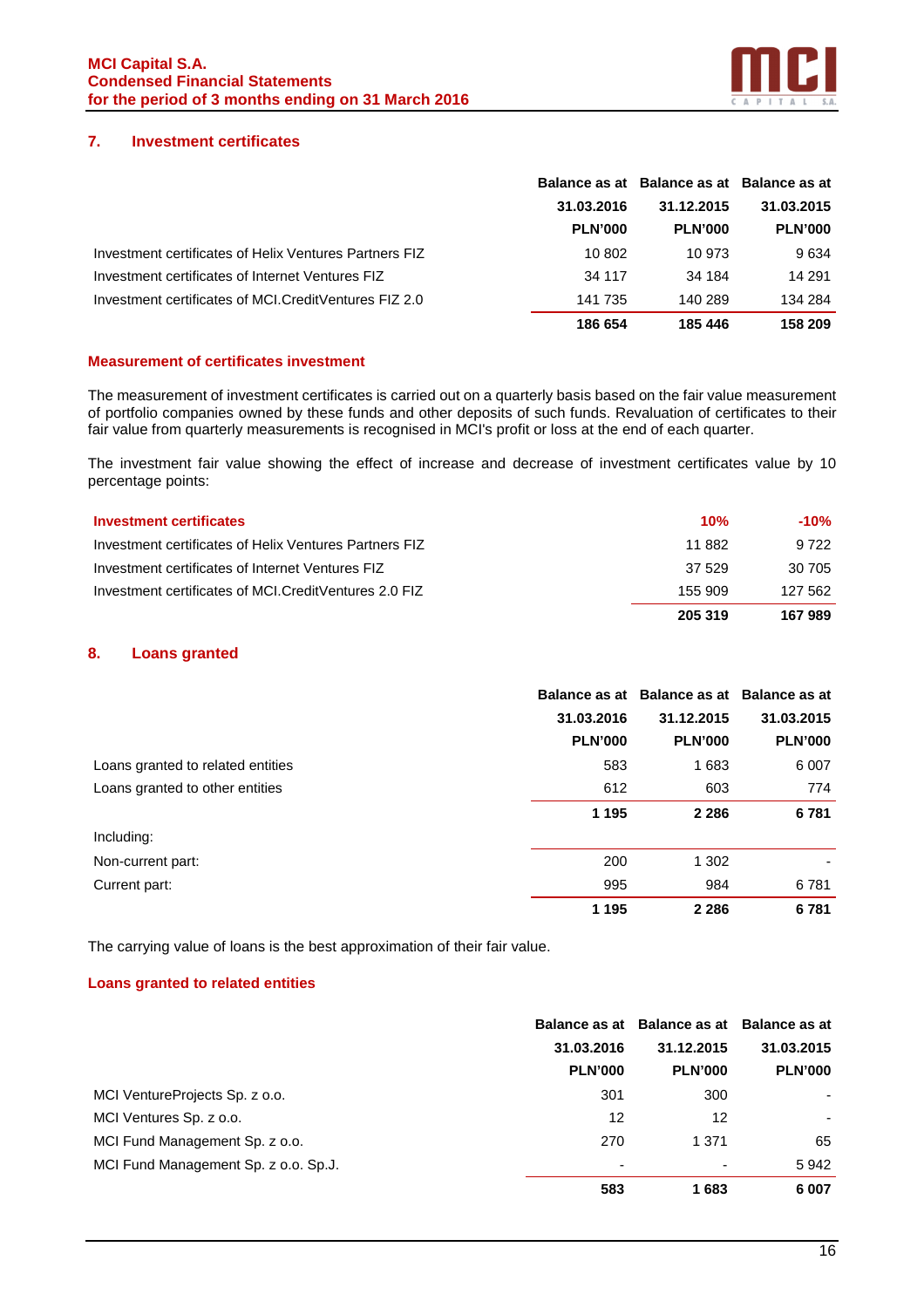

## **9. Trade and other receivables**

|                                   |                | Balance as at Balance as at Balance as at |                |
|-----------------------------------|----------------|-------------------------------------------|----------------|
|                                   | 31.03.2016     | 31.12.2015                                | 31.03.2015     |
|                                   | <b>PLN'000</b> | <b>PLN'000</b>                            | <b>PLN'000</b> |
| Trade receivables                 | 42             | 42                                        | 62             |
| Receivables from related entities | 1976           | 1 0 8 1                                   | 6              |
| Tax / budget fees                 | 48             | 12                                        | 19             |
| Accruals                          | 121            | 78                                        | 210            |
| Other receivables                 | 162            | 345                                       | 1689           |
|                                   | 2 3 4 9        | 1558                                      | 1986           |

Due to the short-term nature of these receivables the carrying value is the best approximation of fair value.

|                                           |                |                | Balance as at Balance as at Balance as at |
|-------------------------------------------|----------------|----------------|-------------------------------------------|
|                                           | 31.03.2016     | 31.12.2015     | 31.03.2015                                |
|                                           | <b>PLN'000</b> | <b>PLN'000</b> | <b>PLN'000</b>                            |
| <b>MCI.Private Ventures FIZ</b>           | 578            | 594            |                                           |
| MCI Venture Projects Sp. z o.o. VI S.K.A. | 856            | 406            |                                           |
| MCI.CreditVentures 2.0 FIZ                | 406            |                |                                           |
| Private Equity Managers S.A.              | 74             | 64             | 6                                         |
| MCI Capital TFI S.A.                      | 48             | 7              |                                           |
| PEM Asset Management Sp. z o.o.           | 4              | 5              |                                           |
| MCI Asset Management Sp. z o.o. Sp.j.     | 2              | 5              | ٠                                         |
| Other                                     | 8              |                |                                           |
|                                           | 1976           | 1 0 8 1        | 6                                         |

## **10. Receivables from bills of exchange**

Bills of exchange are a liquidity management instrument in MCI Capital S.A.

## **As at 31 March 2016 the Company had receivables resulting from bills of exchange from the following entities:**

|                                     | <b>Nominal</b> | <b>Interest</b> | Interest rate  | Total          |
|-------------------------------------|----------------|-----------------|----------------|----------------|
|                                     | <b>PLN'000</b> | <b>PLN'000</b>  | % per anum     | <b>PLN'000</b> |
| MCI Fund Management Sp. z o.o. Sp.j | 4 600          | 158             | 4.60%          | 4 7 5 8        |
| MCI Fund Management Sp. z o.o.      | 12 000         | 34              | 4.70%          | 12 034         |
|                                     | 16 600         | 192             | $\blacksquare$ | 16792          |

## **As at 31 December 2015 the Company had receivables resulting from bills of exchange from the following entities:**

|                                     | <b>Nominal</b> | <b>Interest</b> | Interest rate  | Total          |
|-------------------------------------|----------------|-----------------|----------------|----------------|
|                                     | <b>PLN'000</b> | <b>PLN'000</b>  | % per anum     | <b>PLN'000</b> |
| MCI Fund Management Sp. z o.o. Sp.j | 4 600          | 105             | 4.60%          | 4 705          |
|                                     | 4 600          | 105             | $\blacksquare$ | 4705           |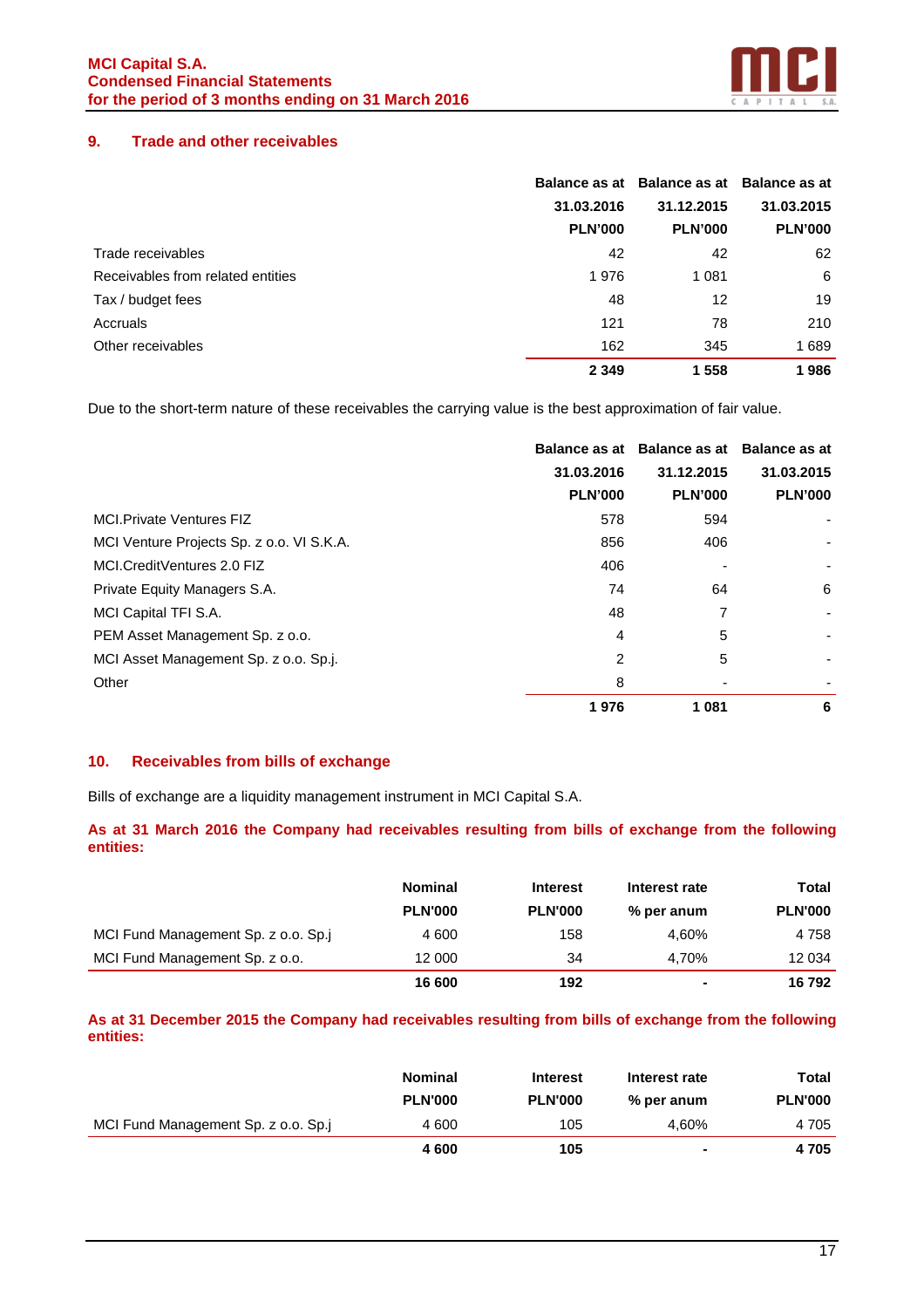

## **As at 31 March 2015 the Company had receivables resulting from bills of exchange from the following entities:**

|                                     | <b>Nominal</b>          | <b>Interest</b>      | Interest rate       | Total                   |
|-------------------------------------|-------------------------|----------------------|---------------------|-------------------------|
| MCI Fund Management Sp. z o.o. Sp.j | <b>PLN'000</b><br>7 000 | <b>PLN'000</b><br>64 | % per anum<br>3.70% | <b>PLN'000</b><br>7 064 |
|                                     | 7 000                   | 64                   | $\blacksquare$      | 7 064                   |

## **11. Cash and cash equivalents**

The balance of cash and cash equivalents as at the balance sheet date TPLN 6.498 (as at 31 December 2015 TPLN 60.326, as at 31 March 2015 TPLN 1.515) comprised primarily cash at bank and bank deposits measured at nominal value.

## **12. Equity**

#### **Share capital**

|                                          |            |            | Balance as at Balance as at Balance as at |  |
|------------------------------------------|------------|------------|-------------------------------------------|--|
|                                          | 31.03.2016 | 31.12.2015 | 31.03.2015                                |  |
| Share capital issued and paid (PLN 000s) | 61 780     | 61 780     | 62 732                                    |  |
| Number of shares                         | 61 779 619 | 61 779 619 | 62 732 377                                |  |
| Nominal value per share (PLN)            | 1.00       | 1.00       | 1.00                                      |  |
| Nominal value of all shares (PLN 000s)   | 61780      | 61 780     | 62 732                                    |  |

#### **Reserve capital**

|                                                         |                | Balance as at Balance as at Balance as at |                |
|---------------------------------------------------------|----------------|-------------------------------------------|----------------|
|                                                         | 31.03.2016     | 31.12.2015                                | 31.03.2015     |
|                                                         | <b>PLN'000</b> | <b>PLN'000</b>                            | <b>PLN'000</b> |
| Balance at the beginning of period                      | 926 209        | 577 621                                   | 577 621        |
| Decrease due to redemption of shares                    | ٠              | (3693)                                    |                |
| Transfer of previous year profit to the reserve capital |                | 352 281                                   |                |
| Balance at the end of period                            | 926 209        | 926 209                                   | 577 621        |

#### **Own shares**

As at 31 December 2014 MCI Capital S.A. had 1.043.856 own shares with the value of PLN 5.089.000. Own shares came from repurchase made in 2010-2011. The average repurchase price was PLN 4,875 per share. In 2015 the Company issued own shares to settle the option programme of 2014 (39.544 shares), as part of payment of additional remuneration for 2015 (20.766 shares). Part of shares, namely 952.758, was redeemed pursuant to Resolutions of the Extraordinary Meeting of Shareholders of 17 November 2015. Own shares which remained in the balance as at 31 December 2015 (30.788 worth PLN 150.000) will be appropriated to settle remuneration for 2015 for President of the Company, Mr Tomasz Czechowicz, in accordance with Resolution 4 of the Supervisory Board of the Company of 24 September 2015. On 9 May 2016 the Supervisory Board of MCI Capital S.A. adopted Resolution No. 2 in order to provide the implementation of Resolution No. 4 from 24 September 2015. Under its resolution, the authorization was granted to conclude purchase agreement with Mr. Tomasz Czechowicz for 30.788 own shares in the share capital of MCI Capital S.A. and to submit on behalf of MCI Capital S.A. an order/disposition of the shares disposal in the share capital of MCI Capital S.A.

In January 2016. The Company realized buyback programme of own shares in order to its redemption according to the Resolution No. 5 of the Extraordinary General Assembly of MCI Capital S.A. from 17 November 2015. on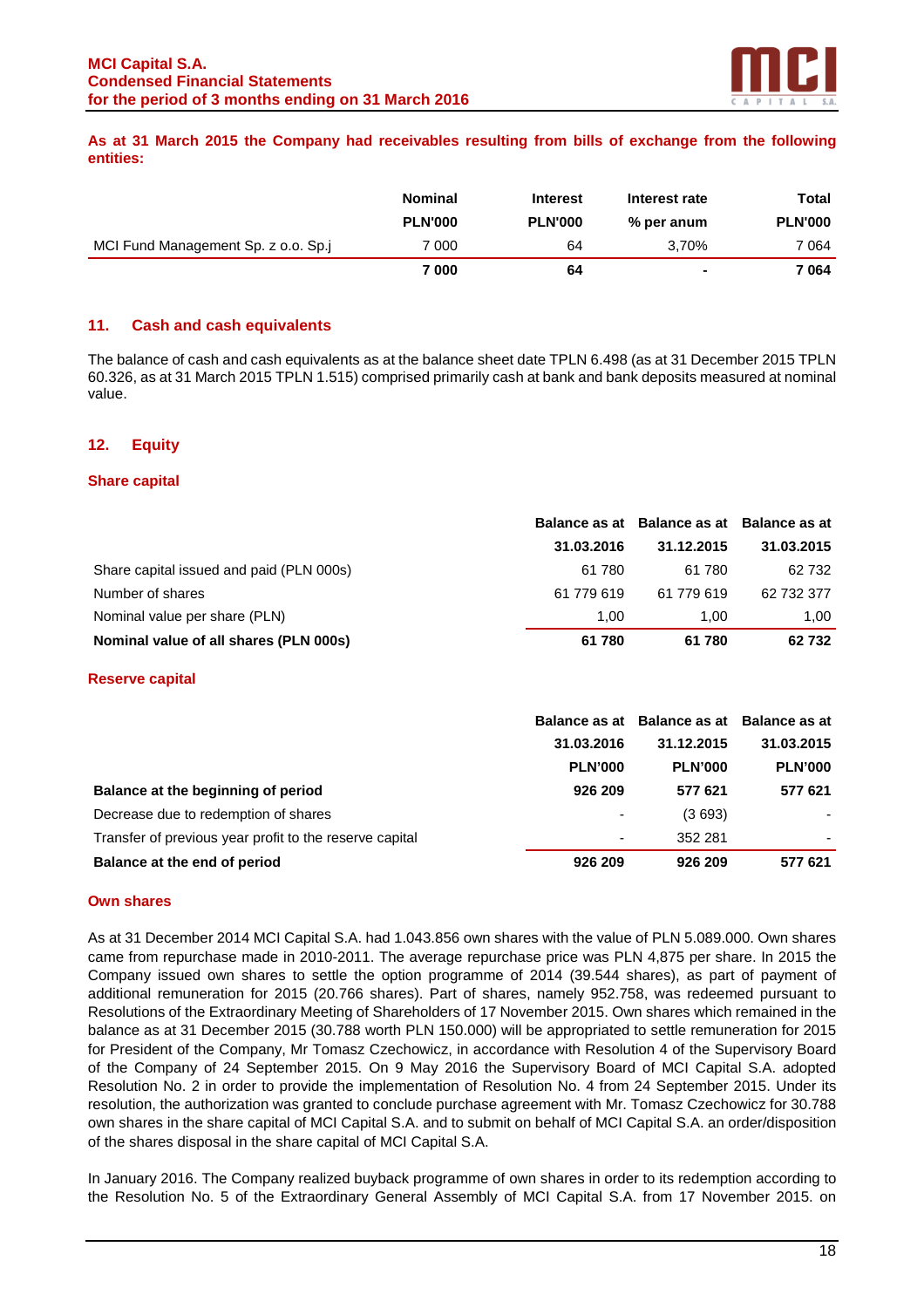### **MCI Capital S.A. Condensed Financial Statements for the period of 3 months ending on 31 March 2016**



authorizing the Company to acquire own shares and use of share capital. Under the buyback programme, the Company was authorized to purchase up to 3.136.618 of own shares, with a nominal value of PLN 1,00 each, representing in total of not more than 5% of the share capital of the Company. The authorization to acquire shares was granted for the period up to 31 December 2016. During the realization of buyback programme, the Company purchased 633.000 of own shares at an average purchase price of PLN 10,54 per share.

Below are movements of own shares:

|                                                               |                | Balance as at Balance as at Balance as at |                |
|---------------------------------------------------------------|----------------|-------------------------------------------|----------------|
|                                                               | 31.03.2016     | 31.12.2015                                | 31.03.2015     |
|                                                               | <b>PLN'000</b> | <b>PLN'000</b>                            | <b>PLN'000</b> |
| Balance at the beginning of period                            | (150)          | (5089)                                    | (5 090)        |
| Issue of shares as settlement of remuneration in 2015         | ٠              | 101                                       |                |
| Issue of shares as settlement of options remuneration in 2014 | ٠              | 193                                       | ۰              |
| Redemption of own shares                                      |                | 4645                                      | ٠              |
| Purchase of own shares                                        | (6683)         | $\overline{\phantom{0}}$                  | $\blacksquare$ |
| Balance at the end of period                                  | (6833)         | (150)                                     | (5090)         |

## **13. Shareholding structure**

#### **Major shareholders of the Company as at 31 March 2016**

|                                                  |                     | Participation in the share capital    |                                              | Participation in the total number of votes at<br>the General Meeting     |
|--------------------------------------------------|---------------------|---------------------------------------|----------------------------------------------|--------------------------------------------------------------------------|
|                                                  | Number of<br>shares | Participation in the<br>share capital | Number of votes<br>at the General<br>Meetina | Share in the overall<br>number of votes at the<br><b>General Meeting</b> |
| Tomasz Czechowicz                                | 1429486             | 2,31%                                 | 1429486                                      | 2,31%                                                                    |
| Alternative Investment Partners Sp. z o.o.*      | 31 465 544          | 50,93%                                | 31 465 544                                   | 50,93%                                                                   |
| Quercus Towarzystwo Funduszy Inwestycyjnych S.A. | 3 0 7 9 0 5 1       | 4,98%                                 | 3 0 7 9 0 5 1                                | 4,98%                                                                    |
| BZ WBK Towarzystwo Funduszy Inwestycyjnych S.A.  | 2 730 000           | 4,42%                                 | 2 730 000                                    | 4.42%                                                                    |
| Pozostali                                        | 23 075 538          | 37,35%                                | 23 075 538                                   | 37,35%                                                                   |
|                                                  | 61 779 619          | 100.00%                               | 61 779 619                                   | 100.00%                                                                  |

\*Company controlled by Tomasz Czechowicz.

## **Major shareholders of the Company as at 31 December 2015**

|                                                  | Participation in the share capital |                                       |                                              | Participation in the total number of votes at<br>the General Meeting     |
|--------------------------------------------------|------------------------------------|---------------------------------------|----------------------------------------------|--------------------------------------------------------------------------|
|                                                  | Number of<br>shares                | Participation in the<br>share capital | Number of votes<br>at the General<br>Meeting | Share in the overall<br>number of votes at the<br><b>General Meeting</b> |
| Tomasz Czechowicz                                | 1429486                            | 2.31%                                 | 1429486                                      | 2.31%                                                                    |
| Alternative Investment Partners Sp. z o.o.*      | 31 455 196                         | 50,92%                                | 31 455 196                                   | 50,92%                                                                   |
| Quercus Towarzystwo Funduszy Inwestycyjnych S.A. | 3632016                            | 5,88%                                 | 3632016                                      | 5,88%                                                                    |
| BZ WBK Towarzystwo Funduszy Inwestycyjnych S.A.  | 2 730 000                          | 4,42%                                 | 2 730 000                                    | 4,42%                                                                    |
| Pozostali                                        | 22 532 921                         | 36,47%                                | 22 532 921                                   | 36,47%                                                                   |
|                                                  | 61 779 619                         | 100.00%                               | 61 779 619                                   | 100.00%                                                                  |

\*Company controlled by Tomasz Czechowicz.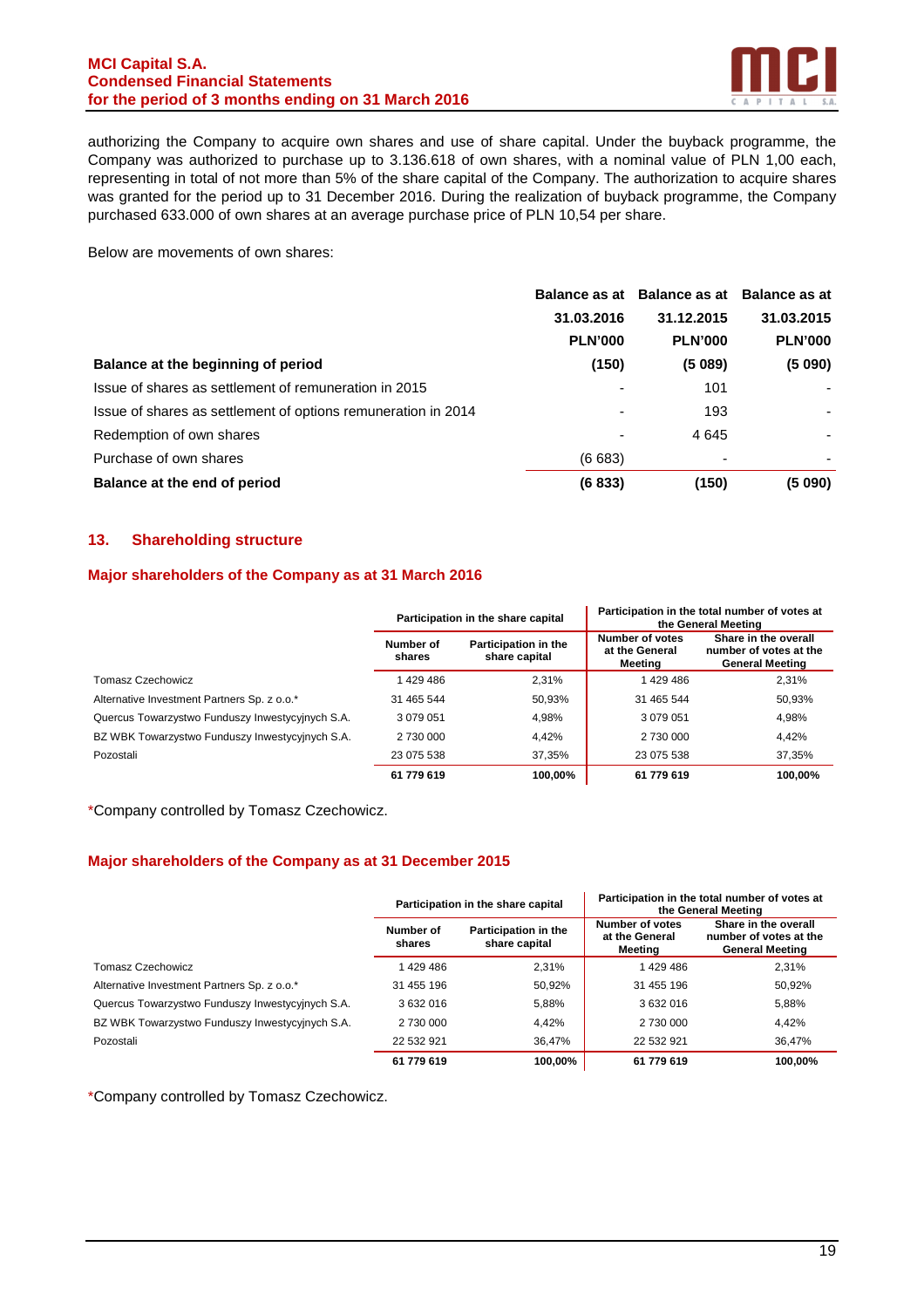

## **Major shareholders of the Company as at 31 March 2015**

|                                                  | Participation in the share capital |                                       |                                              | Participation in the total number of votes at<br>the General Meeting     |
|--------------------------------------------------|------------------------------------|---------------------------------------|----------------------------------------------|--------------------------------------------------------------------------|
|                                                  | Number of<br>shares                | Participation in the<br>share capital | Number of votes at<br>the General<br>Meetina | Share in the overall<br>number of votes at the<br><b>General Meeting</b> |
| Tomasz Czechowicz                                | 1425 092                           | 2,27%                                 | 1425 092                                     | 2.27%                                                                    |
| Alternative Investment Partners Sp. z o.o.*      | 31 132 954                         | 49,63%                                | 31 132 954                                   | 49,63%                                                                   |
| Quercus Towarzystwo Funduszy Inwestycyjnych S.A. | 4529218                            | 7,22%                                 | 4529218                                      | 7.22%                                                                    |
| BZ WBK Towarzystwo Funduszy Inwestycyjnych S.A.  | 3 156 487                          | 5,03%                                 | 3 156 487                                    | 5,03%                                                                    |
| Pozostali                                        | 22 488 626                         | 35,85%                                | 22 488 626                                   | 35,85%                                                                   |
|                                                  | 62 732 377                         | 100.00%                               | 62 732 377                                   | 100.00%                                                                  |

\*Company controlled by Tomasz Czechowicz.

#### **14. Liabilities on bonds**

|                                                               |                | Balance as at Balance as at Balance as at |                |
|---------------------------------------------------------------|----------------|-------------------------------------------|----------------|
|                                                               | 31.03.2016     | 31.12.2015                                | 31.03.2015     |
|                                                               | <b>PLN'000</b> | <b>PLN'000</b>                            | <b>PLN'000</b> |
| The value of the liability at the date of issue at face value | 231 800        | 231 800                                   | 165 800        |
| The value of costs related to the issue                       | (4385)         | (4385)                                    | (2520)         |
| Carrying value of liability as at issue date                  | 227 415        | 227 415                                   | 163 280        |
| Equity component (without deferred tax)*                      | (578)          | (578)                                     | (578)          |
| Liability component as at issue date                          | 226 837        | 226 837                                   | 162 702        |
| Interest accrued - costs YTD                                  | 27 602         | 23 788                                    | 15 418         |
| Interest paid                                                 | (21 490)       | (20069)                                   | (11456)        |
| Carrying value of liability as at balance sheet date          | 232 949        | 230 556                                   | 166 664        |
| Non-current part:                                             | 138 179        | 137 240                                   | 165 222        |
| Current part:                                                 | 94 770         | 93 316                                    | 1442           |
|                                                               | 232 949        | 230 556                                   | 166 664        |

\*applies to series G1 shares

#### **Bonds issued by MCI Capital S.A.**

The following tables show the status of liabilities on bonds, the date of its redemption and the balance of interest paid as at 31 March 2016.

| Series of bonds       | Date of allocation | Date of redemption Number of bonds Value of bonds |        |                 | Interest paid   |
|-----------------------|--------------------|---------------------------------------------------|--------|-----------------|-----------------|
|                       |                    |                                                   |        | <b>000' PLN</b> | <b>000' PLN</b> |
| H <sub>1</sub> series | 2013-04-03         | 2016-04-11                                        | 36 000 | 36 000          | 6 3 3 2         |
| H <sub>2</sub> series | 2013-06-26         | 2016-06-28                                        | 18 800 | 18 800          | 3 2 2 1         |
| H <sub>3</sub> series | 2013-12-19         | 2016-12-19                                        | 30 000 | 30 000          | 4 0 8 1         |
| G1 series*            | 2014-03-21         | 2018-03-21                                        | 50 000 | 50 000          | 6073            |
| 11 series             | 2014-10-17         | 2017-10-17                                        | 31 000 | 31 000          | 1783            |
| J1 series             | 2015-12-11         | 2018-12-11                                        | 66 000 | 66 000          |                 |
|                       |                    |                                                   |        | 231 800         | 21 490          |

\*The series of convertible bonds of MCI Capital S.A. The conversion price is PLN 12,00. Therein Alternative Investment Partners Sp. o.o. holds 19.000 bonds of this series.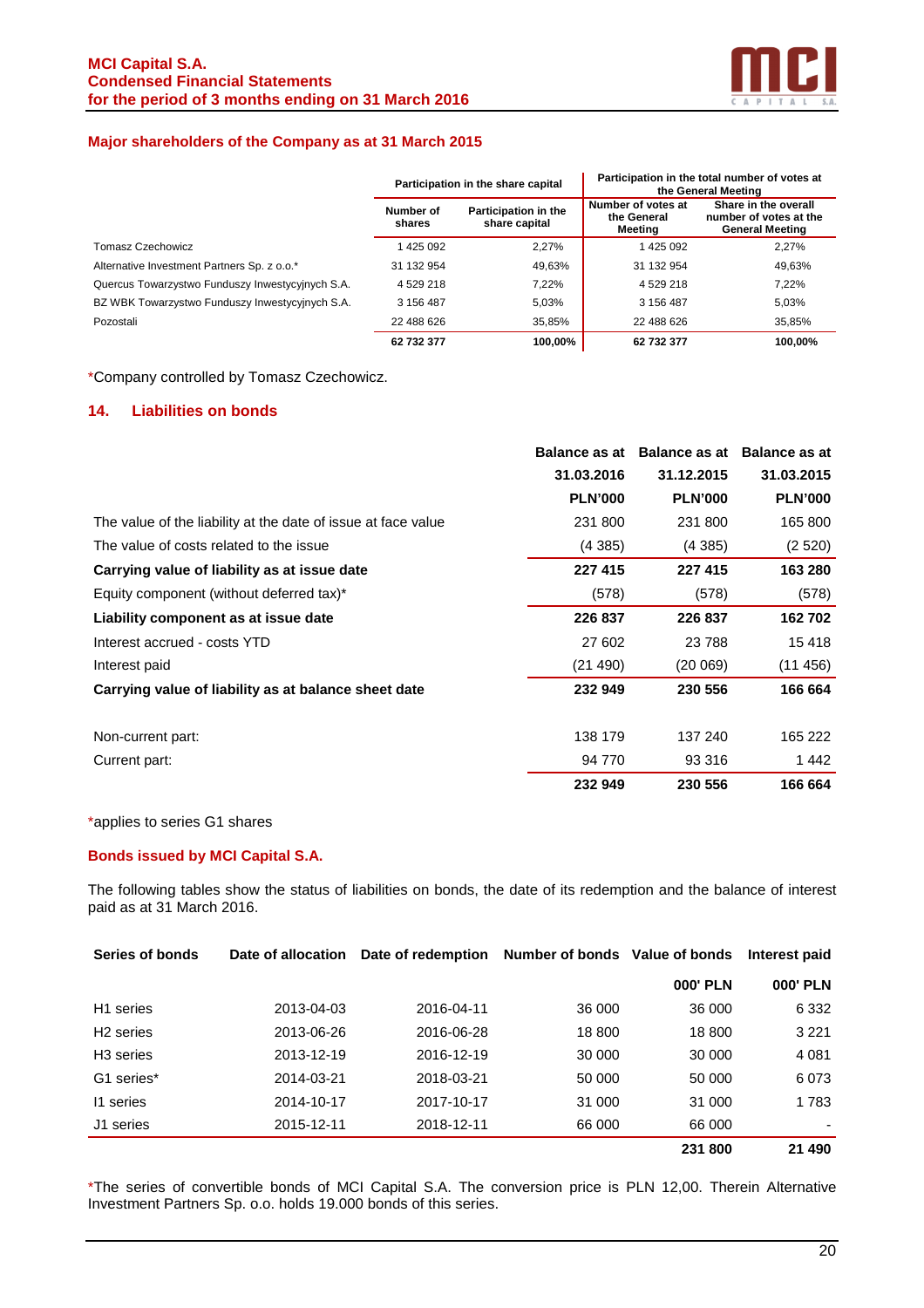

## **15. Trade and other payables**

|                                               |                | Balance as at Balance as at Balance as at |                |
|-----------------------------------------------|----------------|-------------------------------------------|----------------|
|                                               | 31.03.2016     | 31.12.2015                                | 31.03.2015     |
|                                               | <b>PLN'000</b> | <b>PLN'000</b>                            | <b>PLN'000</b> |
| Trade payables                                | 152            | 443                                       | 425            |
| Payables to related entities                  | 59             | 94                                        |                |
| <b>Tax liabilities</b>                        |                | 5                                         |                |
| Social security and other burdens liabilities | 7              | 23                                        | ۰              |
| Other liabilities                             | 254            | 34                                        |                |
|                                               | 472            | 599                                       | 425            |

## **16. Provisions**

|                                         |                | Balance as at Balance as at Balance as at |                |
|-----------------------------------------|----------------|-------------------------------------------|----------------|
|                                         | 31.03.2016     | 31.12.2015                                | 31.03.2015     |
|                                         | <b>PLN'000</b> | <b>PLN'000</b>                            | <b>PLN'000</b> |
| Provisions for the costs of litigations | 11 466         | 11 466                                    | 11 466         |
| Provisions for bonuses and holidays     | 101            | 96                                        | 200            |
| Other provisions                        | 173            | 188                                       | 156            |
|                                         | 11 740         | 11 750                                    | 11 822         |

**\***The provision was set up in connection with the cost of the litigation concerning damages for the bankruptcy of JTT. For details, see **Note 21 "Contingent assets and liabilities"**.

## **17. Employee benefits**

## **The following amounts were included in the statement of comprehensive income due to employee benefits:**

|                                                   |                | For the period: For the period:                  |  |
|---------------------------------------------------|----------------|--------------------------------------------------|--|
|                                                   | to 31,03,2016  | from 01.01.2016 from 01.01.2015<br>to 31,03,2015 |  |
|                                                   | <b>PLN'000</b> | <b>PLN'000</b>                                   |  |
| Short-term employee benefits                      | 388            | 245                                              |  |
| Social security                                   | 12             | $\overline{7}$                                   |  |
| Remuneration paid in shares and option programmes | 94             | 389                                              |  |
| Other employee benefits                           | 11             | 14                                               |  |
|                                                   | 505            | 655                                              |  |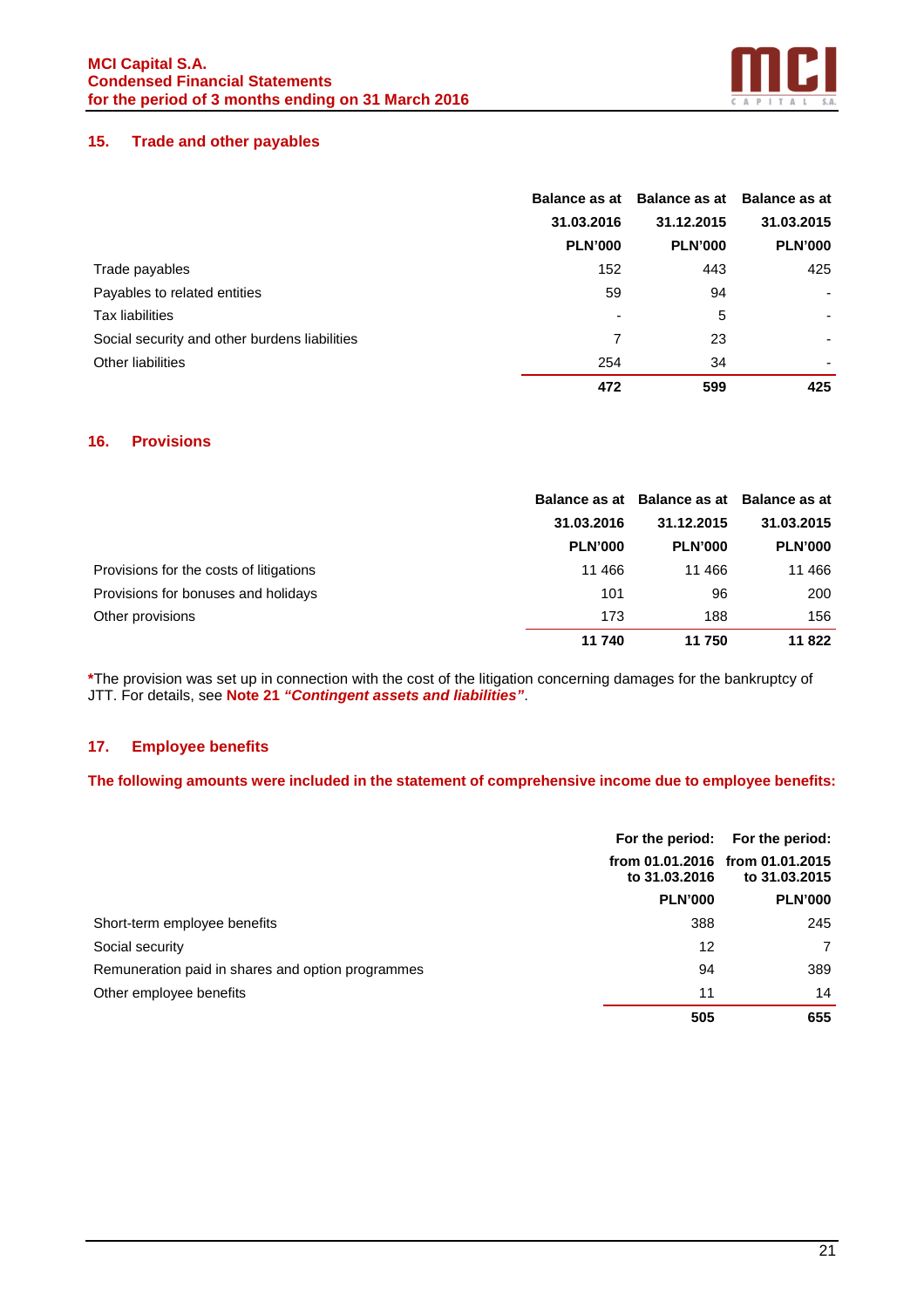

#### **Remuneration of key personnel**

|                                     | For the period:                  | For the period:                  |
|-------------------------------------|----------------------------------|----------------------------------|
|                                     | from 01.01.2016<br>to 31.03.2016 | from 01.01.2015<br>to 31.03.2015 |
|                                     | <b>PLN'000</b>                   | <b>PLN'000</b>                   |
| <b>Management Board</b>             |                                  |                                  |
| Short-term employee benefits        | 173                              | 270                              |
| Measurement of incentive programmes |                                  | 102                              |
| Lump-sum for the use of cars        | 9                                | 6                                |
|                                     | 182                              | 378                              |
| <b>Supervisory Board</b>            |                                  |                                  |
| Short-term employee benefits        | 9                                | 40                               |
| Measurement of incentive programmes |                                  | 99                               |
|                                     | 9                                | 139                              |

#### **Employment / function**

|                          | <b>Balance as at</b>                             | <b>Balance as at</b> |                        |  | <b>Balance as at</b> |  |
|--------------------------|--------------------------------------------------|----------------------|------------------------|--|----------------------|--|
|                          | 31.03.2016                                       | 31.12.2015           | 31.03.2015             |  |                      |  |
|                          | Number of<br>Number of<br>employees<br>employees |                      | Number of<br>employees |  |                      |  |
| Management Board         | 4                                                | 4                    | 3                      |  |                      |  |
| <b>Supervisory Board</b> | 6                                                | 6                    | 5                      |  |                      |  |
| Operational staff        |                                                  |                      | 8                      |  |                      |  |
|                          | 17                                               | 17                   | 16                     |  |                      |  |

#### **Advances paid to the members of the Management Board**

The Company did not pay advances to members of the Management Board in 2016 and 2015.

#### **Loans granted to members of the Management Board**

The Company did not pay loans to members of the Management Board in 2016 and 2015.

#### **18. Financial assets and liabilities measured at fair value**

The Company discloses at fair value the following components of financial assets and liabilities:

#### **Financial assets designated as measured at fair value through profit/loss at initial recognition:**

Investments in shares in subsidiaries, associated entities and other entities which do not run investment operations, as well as investment certificates of investment funds and derivatives are recognised at fair value at initial recognition with changes in fair value disclosed in profit/loss.

The method of shares measurement depends on the type of available source information used in the measurement. For entities the shares of which are not quoted on the active market, the fair value is determined on the basis of measurement techniques commonly applied by market participants. The presumptions of measurement techniques are not based on information coming from the active market, but indicate best the fair value of these entities.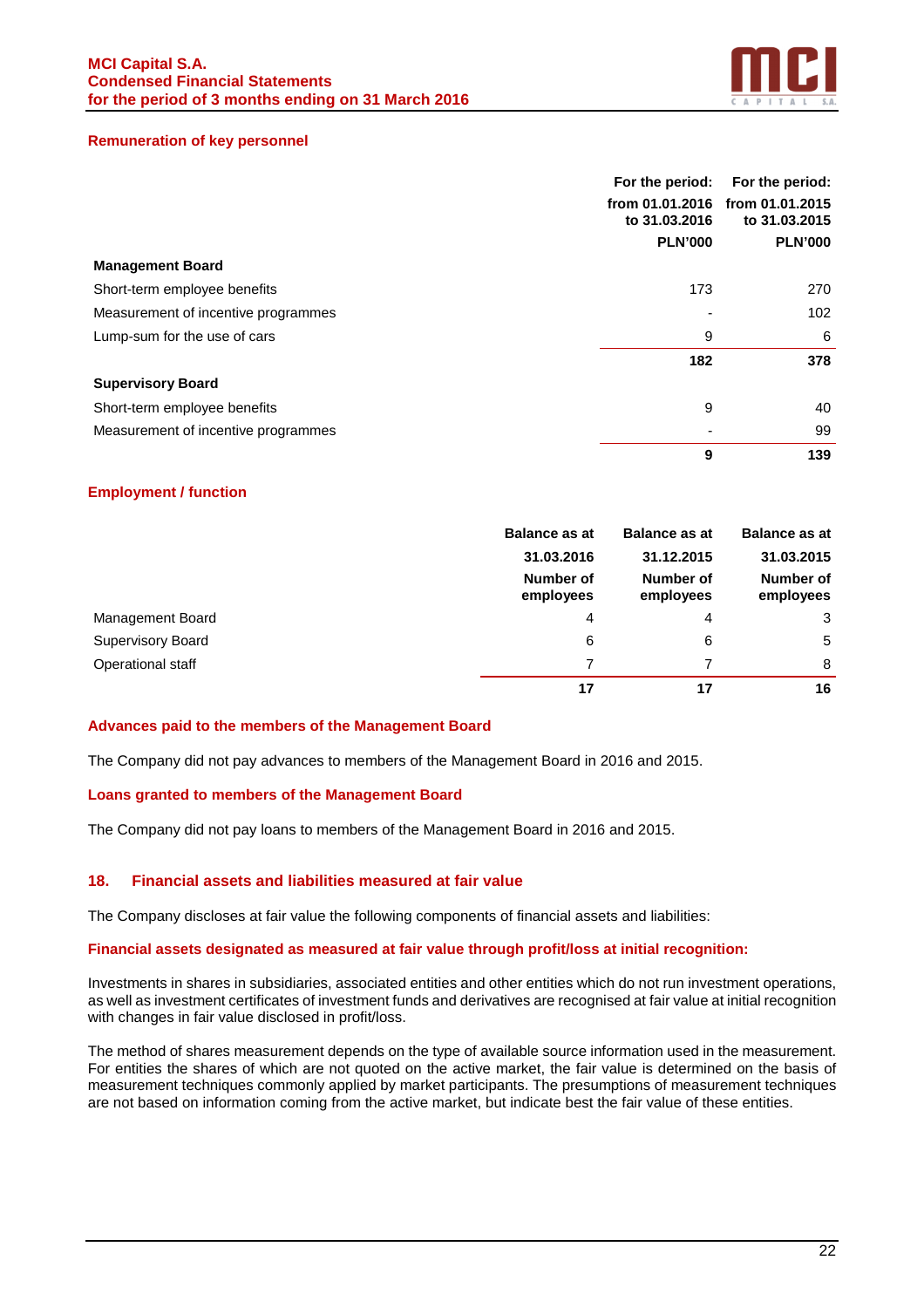

The Company classifies the principles of fair value measurement using the hierarchy below which reflects the importance of source data applied during measurements:

- − **Level I** financial assets/liabilities measured directly based on prices quoted on the active market.
- Level II financial assets/liabilities measured with measurement techniques based on information coming from the active market or market observations.
- **Level III** financial assets/liabilities measured with techniques commonly applied by market participants. The presumptions of measurement techniques are not based on information coming from the active market.

#### **The table below presents a classification to the relevant measurement level:**

|                                                                    | <b>Balance as at</b> |                                            | <b>Balance as at</b> |                                               | <b>Balance as at</b> |                                                                                |
|--------------------------------------------------------------------|----------------------|--------------------------------------------|----------------------|-----------------------------------------------|----------------------|--------------------------------------------------------------------------------|
|                                                                    |                      | 31.03.2016                                 |                      | 31.12.2015                                    |                      | 31.03.2015                                                                     |
|                                                                    | Level                | <b>Measurement</b><br>method               | Level                | <b>Measurement</b><br>method                  | Level                | <b>Measurement</b><br>method                                                   |
| <b>Investments in subsidiaries</b>                                 |                      |                                            |                      |                                               |                      |                                                                                |
| MCI Fund Management Sp. z o. o.                                    | 3                    | Adjusted net assets                        | 3                    | Adjusted net assets                           | 3                    | Adjusted net assets                                                            |
| MCI Fund Management Sp. z o. o. II<br>MCL Private Ventures S.K.A.  | 3                    | Adjusted net assets                        | 3                    | Adjusted net assets                           | 3                    | Adjusted net assets                                                            |
| MCI Fund Management Sp. z o. o. IV<br>MCI. Private Ventures S.K.A. | 3                    | Adjusted net assets                        | 3                    | Adjusted net assets                           | 3                    | Adjusted net assets                                                            |
| <b>Investments in associates</b><br>Private Equity Managers S.A.*  |                      | Price quoted on the<br>active market (WSE) | 1                    | Price quoted on the<br>active market<br>(WSE) | 3                    | Observable price of<br>the most<br>representative<br>transaction (pre-<br>IPO) |
| <b>Investment certificates</b>                                     |                      |                                            |                      |                                               |                      |                                                                                |
| Investment certificates<br><b>Helix Ventures Partners FIZ</b>      | 3                    | Net Asset Value<br>(NAV)                   | 3                    | Net Asset Value<br>(NAV)                      | 3                    | <b>Net Asset Value</b><br>(NAV)                                                |
| Investment certificates<br>Internet Ventures FIZ                   | 3                    | Net Asset Value<br>(NAV)                   | 3                    | Net Asset Value<br>(NAV)                      | 3                    | <b>Net Asset Value</b><br>(NAV)                                                |
| Investment certificates<br>MCI.CreditVentures 2.0 FIZ              | 3                    | Net Asset Value<br>(NAV)                   | 3                    | Net Asset Value<br>(NAV)                      | 3                    | <b>Net Asset Value</b><br>(NAV)                                                |

In the Company's opinion, measurement of investment certificates at the net asset value ("NAV") and measurement of investments in subsidiaries at the value of adjusted net assets is the best reflection of the fair value of these investments.

The Company makes transfers between levels of the fair value hierarchy when the change of conditions results in fulfilment of non-fulfilment of the criteria for classification to a particular level. The Company makes transfers between levels of the fair value hierarchy in the interim period in which the event giving rise to the change of conditions occurred. The Company applies a consistent approach to transfers to and from different levels of the fair value hierarchy.

\*On 9 April 2015 PEM shares made their debut on the primary market of the Warsaw Stock Exchange and since then have been measured based on the closing prices listed on that market. Therefore, in the second quarter of 2015 there was a change in the level of the fair value hierarchy from level 3 to level 1.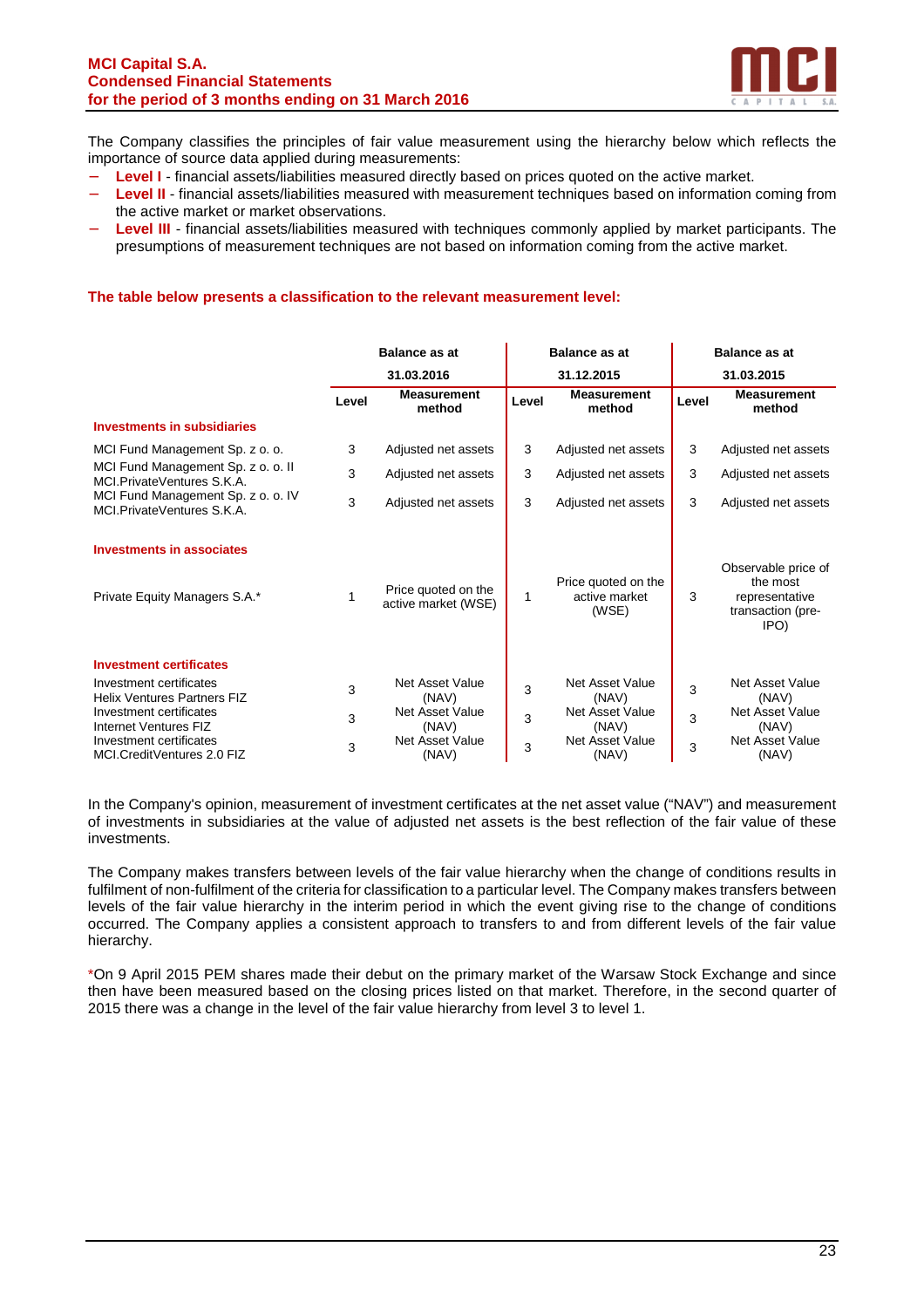

## **Measurement of financial instruments measured at fair value in the statement of financial position**

|                                                   |                                                      | <b>Balance as at</b> | Balance as at Balance as at |                |
|---------------------------------------------------|------------------------------------------------------|----------------------|-----------------------------|----------------|
| <b>Type of the financial</b><br><b>instrument</b> | Method of measurement of the<br>financial instrument | 31.03.2016           | 31.12.2015                  | 31.03.2015     |
|                                                   |                                                      | <b>PLN'000</b>       | <b>PLN'000</b>              | <b>PLN'000</b> |
| <b>Non-current assets</b>                         |                                                      |                      |                             |                |
| Investment certificates                           | Measured at fair value through<br>profit/loss        | 186 654              | 185 446                     | 158 209        |
| Investments in subsidiaries                       | Measured at fair value through<br>profit/loss        | 1 193 872            | 1 095 921                   | 1 038 242      |
| Investments in associates                         | Measured at fair value through<br>profit/loss        | 43 865               | 41 726                      | 34 853         |
| Investments in other entities                     | Measured at fair value through<br>profit/loss        | 7                    | 7                           | 7              |
| Derivatives                                       | Measured at fair value through<br>profit/loss        | 1955                 | 1784                        | 8 7 5 4        |

**Measurement of financial instruments which are not measured at fair value in the statement of financial position**

|                                                   |                                                      | <b>Balance as at</b> | Balance as at  | <b>Balance as at</b> |
|---------------------------------------------------|------------------------------------------------------|----------------------|----------------|----------------------|
| <b>Type of the financial</b><br><b>instrument</b> | Method of measurement of the<br>financial instrument | 31.03.2016           | 31.12.2015     | 31.03.2015           |
|                                                   |                                                      | <b>PLN'000</b>       | <b>PLN'000</b> | <b>PLN'000</b>       |
| <b>Current assets</b>                             |                                                      |                      |                |                      |
| Trade and other receivables                       | Measured at amortised cost                           | 2 3 4 9              | 1558           | 1986                 |
| Receivables from bills of<br>exchange             | Measured at amortised cost                           | 16 792               | 4 7 0 5        | 7 0 64               |
| Loans granted                                     | Measured at amortised cost                           | 995                  | 984            | 6781                 |
| Cash and cash equivalents                         | Measured at nominal value                            | 6498                 | 60 326         | 1515                 |
| <b>Non-current liabilities</b>                    |                                                      |                      |                |                      |
| Received loans                                    | Measured at amortised cost                           | 134                  | 148            | 175                  |
| Liabilities on bonds                              | Measured at amortised cost                           | 138 179              | 137 240        | 165 222              |
| <b>Current liabilities</b>                        |                                                      |                      |                |                      |
| Trade and other payables                          | Measured at amortised cost                           | 472                  | 599            | 425                  |
| Liabilities on bonds                              | Measured at amortised cost                           | 94 770               | 93 316         | 1442                 |
| Received loans                                    | Measured at amortised cost                           | 41                   | 41             | 41                   |

The Company recognizes that for these financial instruments not measured at fair value in the statement of financial position, the fair value of these financial instruments is similar to their book value.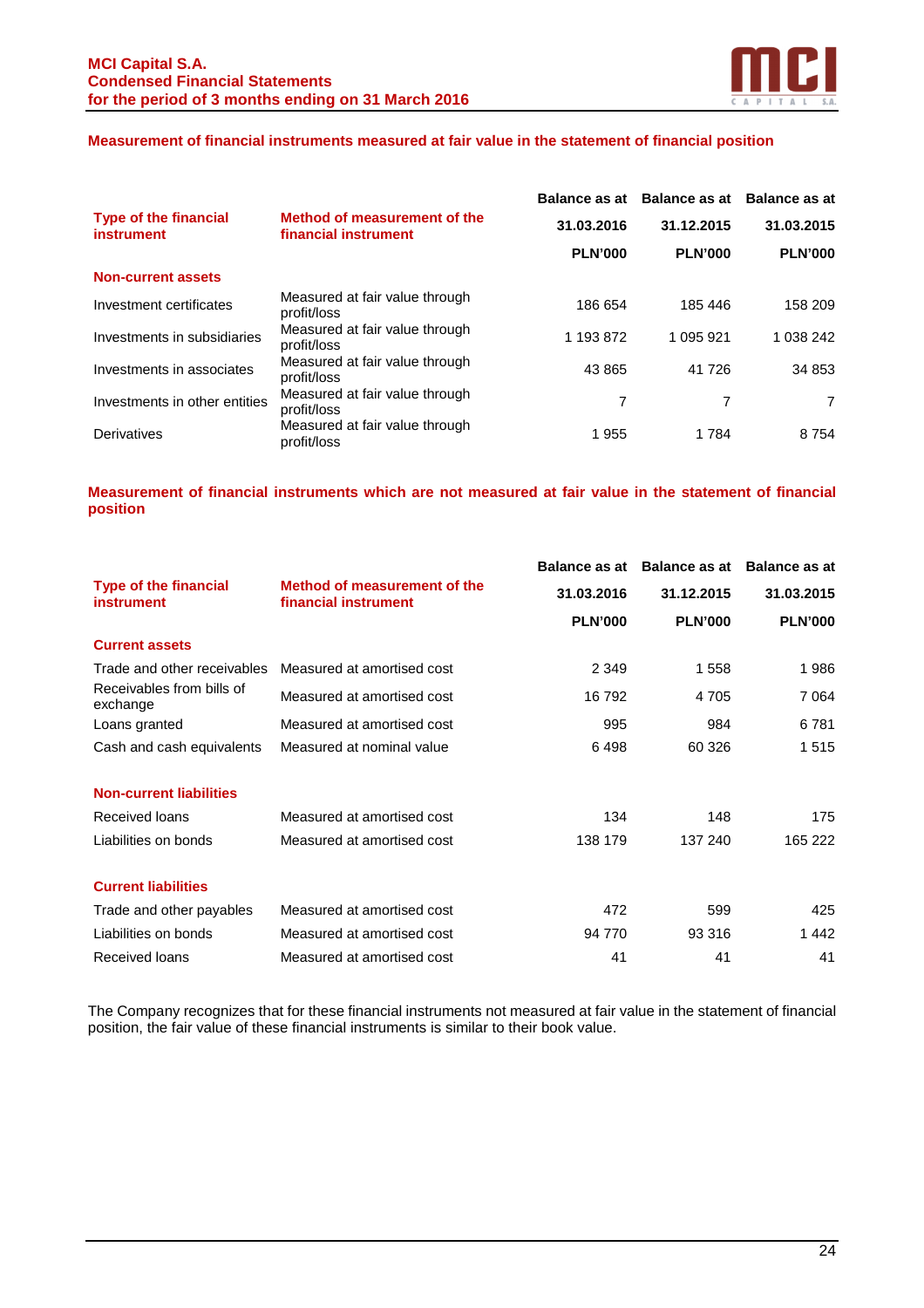

## **19. Related parties transactions**

## **Related parties transactions as at 31 March 2016**

|                                                 | <b>Ultimate</b><br>controlling<br>entity | <b>Subsidiaries Associates</b> |                              | Other<br>related<br>entities | Total     |
|-------------------------------------------------|------------------------------------------|--------------------------------|------------------------------|------------------------------|-----------|
| Investments:                                    |                                          |                                |                              |                              |           |
| Investments in subsidiaries                     | ٠                                        | 1 193 872                      |                              |                              | 1 193 872 |
| Investments in associates                       |                                          |                                | 43 865                       |                              | 43 865    |
| Investment certificates                         |                                          |                                | ۰                            | 186 654                      | 186 654   |
| <b>Derivatives</b>                              |                                          |                                | -                            | 1955                         | 1955      |
| <b>Receivables:</b>                             |                                          |                                |                              |                              |           |
| Trade and other receivables                     |                                          | 856                            | 74                           | 1 0 4 6                      | 1976      |
| Receivables from bills of exchange              |                                          | 16792                          | $\qquad \qquad \blacksquare$ |                              | 16 792    |
| Loans granted                                   |                                          | 583                            |                              |                              | 583       |
| Liabilities:                                    |                                          |                                |                              |                              |           |
| Trade and other payables                        |                                          |                                | 16                           | 43                           | 59        |
| Liabilities on bonds                            | 18743                                    |                                | $\overline{\phantom{0}}$     |                              | 18743     |
| <b>Revenues and expenses:</b>                   |                                          |                                |                              |                              |           |
| Revaluation of shares                           |                                          | 64 477                         | 2 1 3 9                      |                              | 66 616    |
| Revaluation of investment certificates          |                                          |                                |                              | 913                          | 913       |
| Revaluation of derivative financial instruments |                                          |                                |                              | 171                          | 171       |
| Revenues from dividends received                |                                          |                                |                              |                              |           |
| Finance income                                  |                                          | 109                            |                              | 839                          | 948       |
| Finance expenses                                | (306)                                    | (198)                          |                              |                              | (504)     |

## **Related parties transactions as at 31 December 2015**

|                                                 | <b>Ultimate</b><br>controlling<br>entity | Subsidiaries Associates |                          | <b>Other</b><br>related<br>entities | <b>Total</b> |
|-------------------------------------------------|------------------------------------------|-------------------------|--------------------------|-------------------------------------|--------------|
| Investments:                                    |                                          |                         |                          |                                     |              |
| Investments in subsidiaries                     | ۰                                        | 1 095 921               |                          | ٠                                   | 1 095 921    |
| Investments in associates                       |                                          |                         | 41 726                   |                                     | 41 726       |
| Investment certificates                         |                                          |                         | -                        | 185 446                             | 185 446      |
| Derivatives                                     |                                          |                         | -                        | 1784                                | 1784         |
| <b>Receivables:</b>                             |                                          |                         |                          |                                     |              |
| Trade and other receivables                     |                                          | 406                     | 64                       | 610                                 | 1 0 8 0      |
| Receivables from bills of exchange              |                                          | 4705                    | $\overline{\phantom{0}}$ |                                     | 4705         |
| Loans granted                                   |                                          | 1683                    |                          |                                     | 1683         |
| Liabilities:                                    |                                          |                         |                          |                                     |              |
| Trade and other payables                        |                                          |                         | 20                       | 74                                  | 94           |
| Liabilities on bonds                            | 18 977                                   |                         |                          | $\blacksquare$                      | 18 977       |
| <b>Revenues and expenses:</b>                   |                                          |                         |                          |                                     |              |
| Revaluation of shares                           |                                          | 104 066                 | 6 3 7 4                  |                                     | 110 440      |
| Revaluation of investment certificates          |                                          |                         | $\overline{\phantom{0}}$ | 22 676                              | 22 676       |
| Revaluation of derivative financial instruments |                                          |                         |                          | (7062)                              | (7062)       |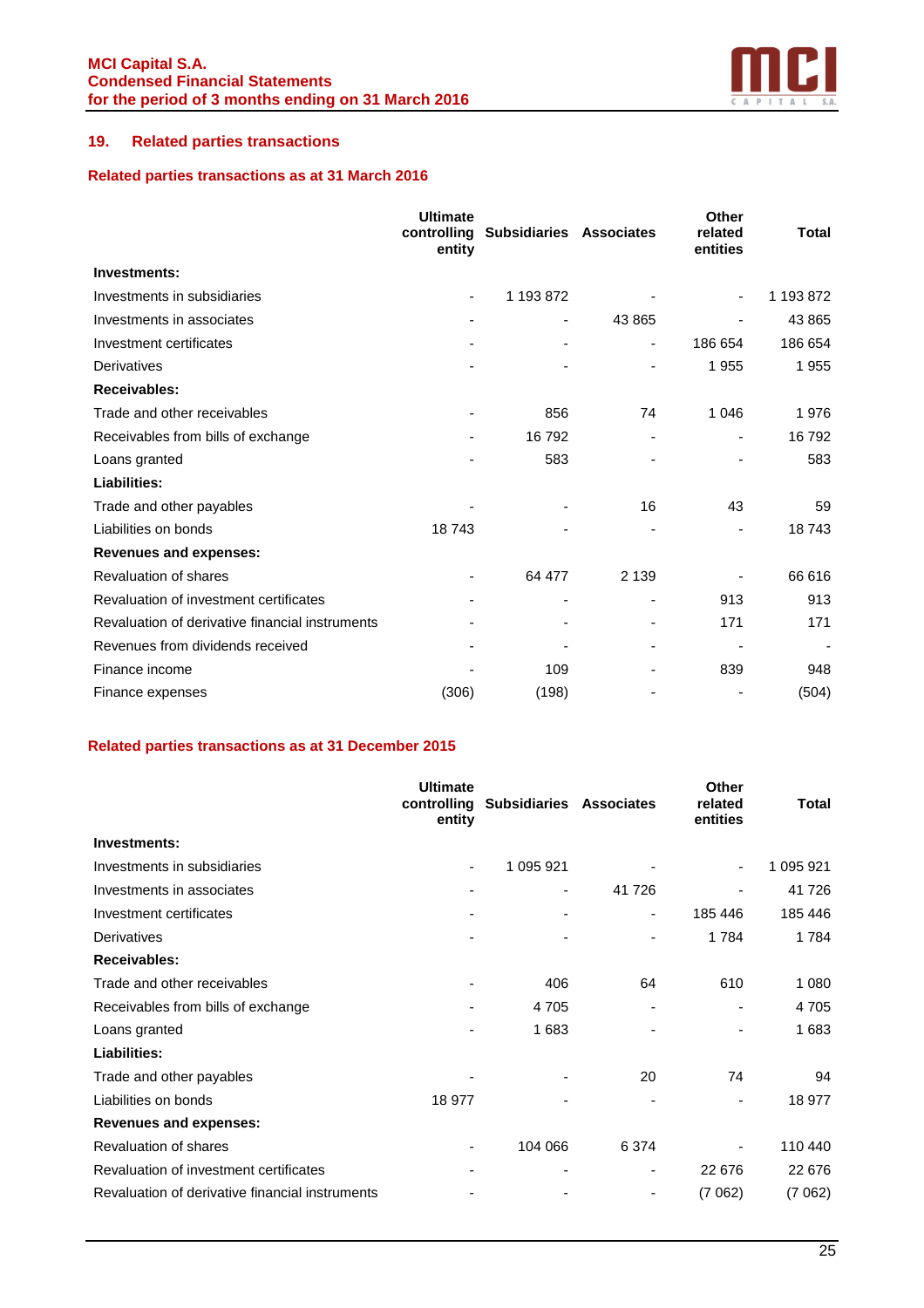## **MCI Capital S.A. Condensed Financial Statements for the period of 3 months ending on 31 March 2016**



| Revenues from dividends received |                          | $\overline{\phantom{0}}$ | 4 1 1 7 | ٠     | 4 1 1 7 |
|----------------------------------|--------------------------|--------------------------|---------|-------|---------|
| Finance income                   | $\overline{\phantom{0}}$ | 750                      | $\sim$  | 3 146 | 3896    |
| Finance expenses                 | (1 226)                  | $\sim$                   | $\sim$  | (20)  | (1 246) |

## **Related parties transactions as at 31 March 2015**

|                                                 | <b>Ultimate</b><br>controlling<br>entity | <b>Subsidiaries Associates</b> |                          | Other<br>related<br>entities | Total     |
|-------------------------------------------------|------------------------------------------|--------------------------------|--------------------------|------------------------------|-----------|
| Investments:                                    |                                          |                                |                          |                              |           |
| Investments in subsidiaries                     | ۰                                        | 1 038 242                      |                          |                              | 1 038 242 |
| Investments in associates                       |                                          |                                | -                        | 34 853                       | 34 853    |
| Investment certificates                         |                                          |                                | -                        | 158 209                      | 158 209   |
| Derivatives                                     |                                          |                                |                          | 8 7 5 4                      | 8754      |
| <b>Receivables:</b>                             |                                          |                                |                          |                              |           |
| Trade and other receivables                     |                                          |                                |                          | 6                            | 6         |
| Receivables from bills of exchange              |                                          | 7 0 64                         |                          | ٠                            | 7 0 64    |
| Loans granted                                   |                                          | 6 0 0 7                        |                          |                              | 6 0 0 7   |
| Liabilities:                                    |                                          |                                |                          |                              |           |
| Trade and other payables                        |                                          |                                |                          | 16                           | 16        |
| Liabilities on bonds                            | 18 604                                   |                                |                          | ÷                            | 18 604    |
| <b>Revenues and expenses:</b>                   |                                          |                                |                          |                              |           |
| Revaluation of shares                           |                                          |                                | 46 382                   |                              | 46 382    |
| Revaluation of investment certificates          |                                          |                                | ٠                        | 3 4 4 8                      | 3448      |
| Revaluation of derivative financial instruments |                                          |                                | $\overline{\phantom{0}}$ | (93)                         | (93)      |
| Revenues from dividends received                |                                          |                                |                          |                              |           |
| Finance income                                  |                                          |                                | 129                      |                              | 129       |
| Finance expenses                                | (327)                                    |                                |                          | (21)                         | (348)     |

#### **20. Dividend**

The Management Board did not adopt a resolution to pay a dividend for 2015. At present, because of the bond covenants (in connection with the issue of series I1 bonds) it is not possible to pay out the dividend until 17 March 2017. For this reason, currently the Company will enforce the buy back dividend policy.

## **21. Contingent assets and liabilities**

#### **JTT damages**

On 2 October 2006 attorneys of MCI Capital S.A. filed an action with the Circuit Court in Wroclaw against the State Treasury for PLN 38.5m for the losses incurred and benefits lost by MCI Capital S.A. as the shareholder of JTT Computer S.A., resulting from illegal actions of the tax authorities. Following the binding judgement of the Appellate Court of 31 March 2011, MCI received a compensation of PLN 46.6m (including interest). The Treasury appealed against the judgment of the Court of Appeal and filed a cassation appeal to the Supreme Court. On 26 April 2012 the Supreme Court dismissed the judgment favourable to MCI and referred to case to be reviewed again by the Appellate Court. On 17 January 2013 the Appellate Court upheld the appealed judgment and re-awarded the JTT compensation to MCI.

The State Treasury filed a cassation appeal to the Supreme Court against the second judgment of the Appellate Court in Wrocław of 17 January 2013. Following the cassation appeal, on 26 March 2014 the Supreme Court repealed the judgment of the Appellate Court of 17 January 2013 and referred the case to be reviewed again by the Appellate Court in Wrocław.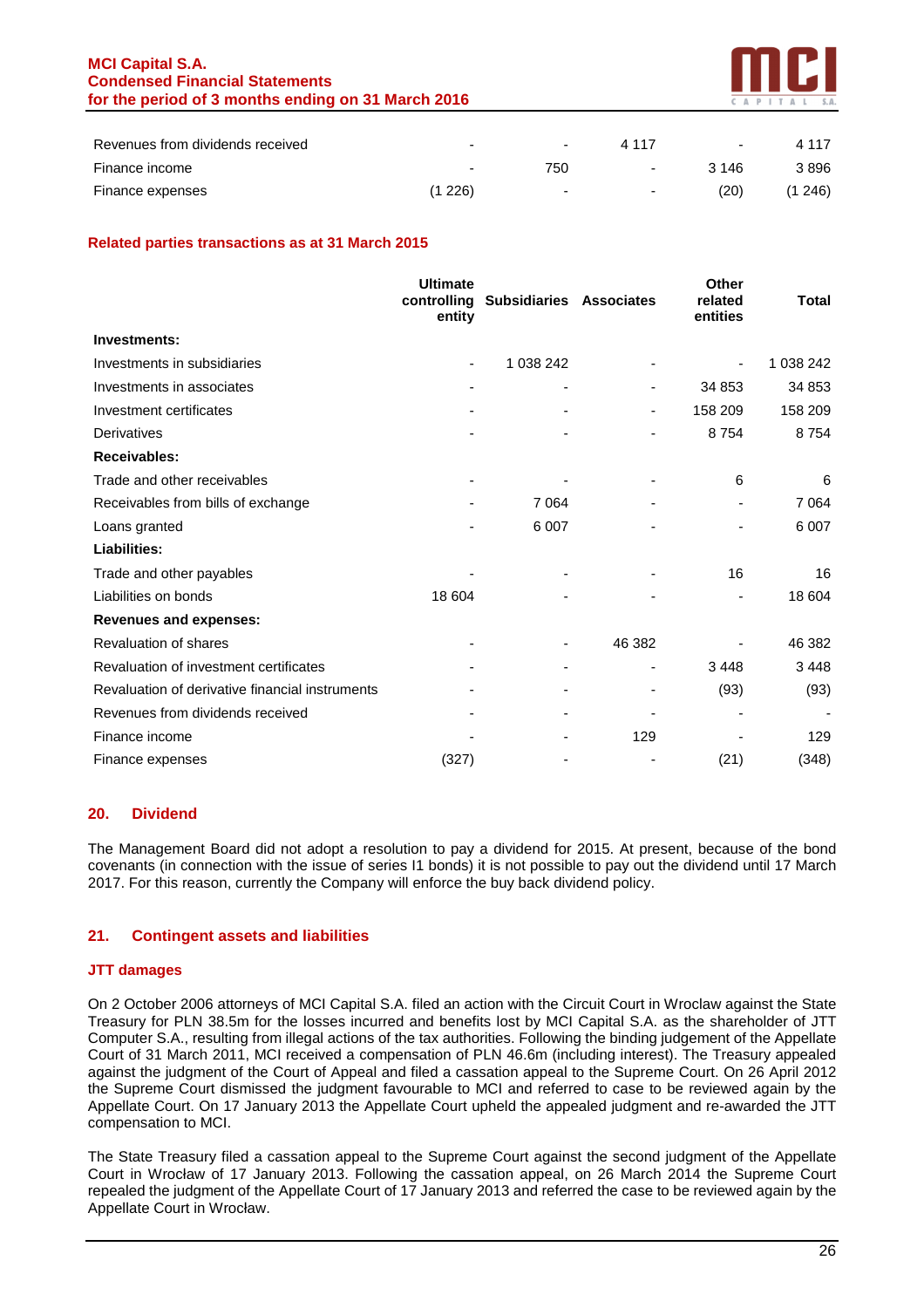#### **MCI Capital S.A. Condensed Financial Statements for the period of 3 months ending on 31 March 2016**



In July 2014 the first hearing before the Court of Appeal took place, which allowed evidence of supplementary hearing of witnesses. In March 2015 another hearing before the Court of Appeal took place during which subsequent witnesses were heard.

At the moment of preparing these financial statements, the proceedings are pending and the case is being reviewed by the Court of Appeal. The court obtained evidence from personal evidence, then asked the team of experts to prepare a supplementary written opinion from a hearing of the expert and specify the dates for that opinion. The experts expressed their readiness to draw up a supplementary opinion. On 4 March 2016 experts informed the Court that an opinion will require the involvement of the team of experts similar to the one that was involved in the development of the first opinion, ie. at the stage of the court of first instance, and the opinion will need to re-read all the files proceedings. Experts estimate that issuing opinion should take 3 to 5 months. The court has not taken any decision in this regard yet.

It should be noted that the final judgment of the common court was issued in this case and the judgment was made.

#### **Corporate income tax – JTT compensation**

On 20 June 2011 MCI applied to the Minister of Finance for an interpretation regarding the income tax on the compensation obtained from the State Treasury for the impairment of the JTT shares which belonged to MCI. The Company believes that the compensation obtained from the State Treasury is not taxable income. In the individual interpretation of 14 September 2011, the tax authority found the Company's position invalid, so the Company appealed to the Voivodeship Administrative Court against the interpretation. In its judgment of 12 November 2012, the Voivodeship Administrative Court dismissed the appeal and stated, among others, that compensation granted under provisions of the civil law benefited from the exemption from taxation by the end of 1998, when the provision was deleted. In January 2013 the Company filed a cassation appeal against the judgment of the Voivodship Administrative Court to the Supreme Administrative Court.

After the hearing on 9 April 2015 the Supreme Administrative Court issued a judgment which dismissed the cassation appeal. The ruling is final. After receiving written justification for the judgment of the Supreme Administrative Court, a decision was made to bring an appeal complaint to the Constitutional Court on the unconstitutional nature of taxation of compensation obtained from the State Treasury. The constitutional appeal was lodged on 3 November 2015 and as at the date of signing these financial statements the appeal is pending review.

#### **Counterclaim – claims for compensation Anna Hejka / MCI**

On 2 April 2011 Anna Hejka demanded that the Company pays PLN 30m to her as the claim for compensation related to the services provided by Anna Hejka in connection with the Issuer's investment in ABC Data S.A. Anna Hejka bases her claims against the Company on the contractual obligations not fulfilled by the Issuer and the tort (unlawful) actions, which according to her letter, resulted in forfeiture of her success fee.

On 31 August 2011 the Company brought an action for payment of PLN 250.524 with statutory interest on the amounts and dates stated in the statement of claim by Anna Hejka. The amount claimed in the statement of claim consists of:

- − PLN 107.348,83 of the advance payment towards remuneration and expenses, never returned to the Company and never settled,
- − PLN 143.127,60 of a contractual penalty payable to the Company under the agreement of 2006 for the shares passed to her as an advance payment and not returned.

On 31 August 2011 the Company filed an action for obligating Anna Hejka to submit a statement of will and a motion to secure the non-pecuniary claim before commencing the proceedings. The statement of will required from Anna Hejka was to include her commitment to transfer 46.470 of series "H" shares of the Issuer to Alternative Investment Partners Sp. z o.o. The subject of securing the claim was to be the decision of the court prohibiting Anna Hejka to transfer or encumber 46.470 of series "H" shares entered into her securities account.

On 10 February 2012 Anna Hejka filed a counterclaim to the Circuit Court in Płock for adjudicating PLN 15.803.295 in her favour from MCI Capital S.A. as compensation claims concerning the bonus, performance of the function of the Member of the Management Board, incentive programmes and other issues related to the contract between the parties; in the further course of the proceedings, the amount of the counterclaim against the Company was limited to PLN 12.163.470.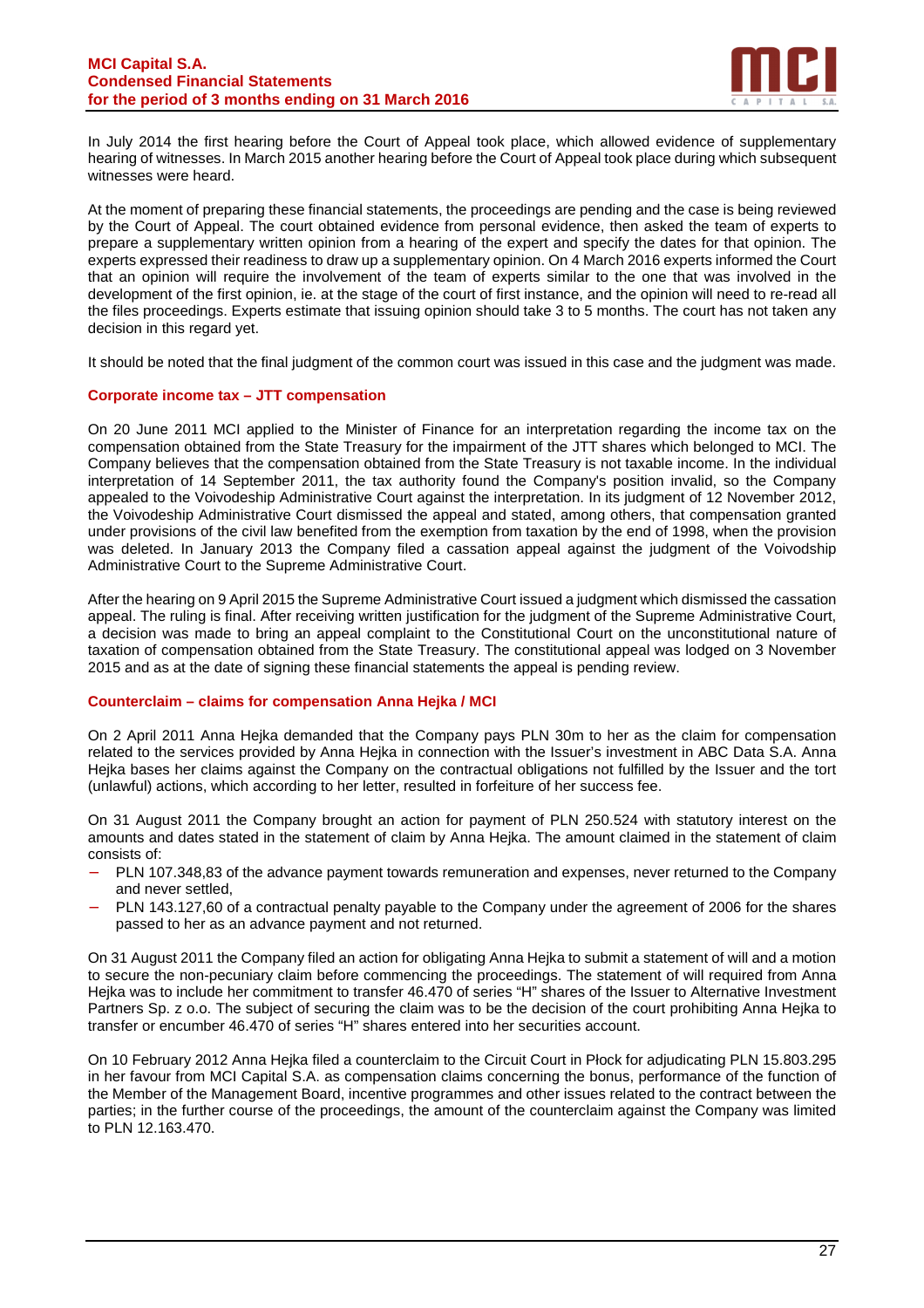

On 9 July 2015 the Circuit Court in Płock issued a judgment in which the Court:

- − dismissed the proceedings under the main action for the amount of PLN 143.127,60 including statutory interest,
- − adjudicated that Anna Hejka pays PLN 107.348,83 including statutory interest to the Company,
- dismissed the action in the remaining scope,
- adjudicated that the Company pays to Anna Hejka PLN 3.617 of the court fees resulting from the main action,
- adjudicated that Anna Heika pays to the Company PLN 9.427,25 of the court fees resulting from the main action,
- − dismissed the proceedings from the counterclaim over the amount of PLN 12.163.470,
- − dismissed the counterclaim in the remaining scope,
- adjudicated that Anna Hejka pays to the Company PLN 21.617 of the court fees resulting from the counterclaim.

Anna Hejka appealed against the judgment in the part which dismissed the counterclaim at PLN 1.007.400. The Company appealed against judgment in the part which dismissed the main action with regard to interest (PLN 2.537) and the ruling on the litigation costs resulting from the main action.

As a result, at the time of preparing this financial statements, the above judgment is valid for points 1, 2 and 6, and with regard to point 7 it is valid for dismissal of the counterclaim in the amount of PLN 11.156.070 (the difference between PLN 12.163.470 and PLN 1.007.400). The case has been assigned to an appellate hearing.

On April 1, 2016. The court announced the judgement, which allowed the appeal of the Company against the judgment of the District Court in Plock of 9 July 2015 and dismissed the appeal of Anna Hejki from the above judgment of the District Court in Plock. Judgment of the Court of Appeal in Lodz is final and concludes the proceedings (Anna Hejka is entitled to the cassation appeal against this judgment). It means that all claims of Anna Heika claimed from the Company's counterclaim amounting initially to PLN 15.803.295 (then limited to the amount of PLN 12.163.470, and at the stage of the appeal proceedings to the amount of PLN 1.007.400) have been validly dismissed.

## **22. Sureties and guaranties**

#### **Guarantee of the loan granted by Alior Bank S.A. for the benefit of MCI.CreditVentures 2.0**

On 15 May 2014 MCI Capital S.A. guaranteed a loan granted by Alior Bank S.A. for the benefit of MCI CreditVentures 2.0, by signing the "Declaration on submission to enforcement based on the bank writ of enforcement" as a guarantee of a loan of PLN 15.300.000 granted for the benefit of MCI CreditVentures 2.0. The bank may proceed to enforcement up to PLN 30.600.000 based on the writ of enforcement within 24 months following either the date of the loan agreement termination or the maturity date of total liabilities.

#### **Guarantee of the loan granted by Raiffeisen Bank Polska S.A. for the benefit of MCI Venture Projects Sp. z o.o. VI SKA**

On 2 April 2015 MCI Capital S.A. guaranteed a loan of PLN 30.000.000 granted by Raiffeisen Bank Polska S.A. for the benefit of MCI Venture Projects Sp. z o.o. SKA by signing "Guarantee repayment of all liabilities". Under the Guarantee, the Company is obligated to repay to the bank each amount of up to PLN 45.000.000. The guarantee is valid until 1 October 2018.

#### **Guarantee of the loan granted by Alior Bank S.A. for the benefit of MCI.CreditVentures 2.0**

On 23 June 2015 MCI Capital S.A. guaranteed a revolving loan of PLN 5.000.000 granted by Alior Bank S.A. to MCI CreditVentures 2.0. The guarantee covers liabilities of MCI CreditVentures 2.0 related to the loan agreement of 19 June 2015 if MCI CreditVentures 2.0 failed to repay such liabilities when due.

#### **Guarantee of the loan granted by Alior Bank S.A. for the benefit of MCI.PrivateVentures FIZ**

On 31 July 2015r. MCI Capital S.A. guaranteed a loan granted under the revolving loan agreement in the loan account of 11 September 2014 amended with Annex 1 of 1 October 2014 and Annex 2 of 29 July 2015 for PLN 41.000.000 to MCI MCI PrivateVentures Closed-End Investment Fund with the separated EuroVentures 1.0 subfund. On 7 March 2016 the Company signed the declaration on establishing a writ of execution pursuant to Art. 777 § 1 (5) of the Civil Code up to PLN 82.000.000. The bank may request that the declaration be made enforceable by 19 September 2020.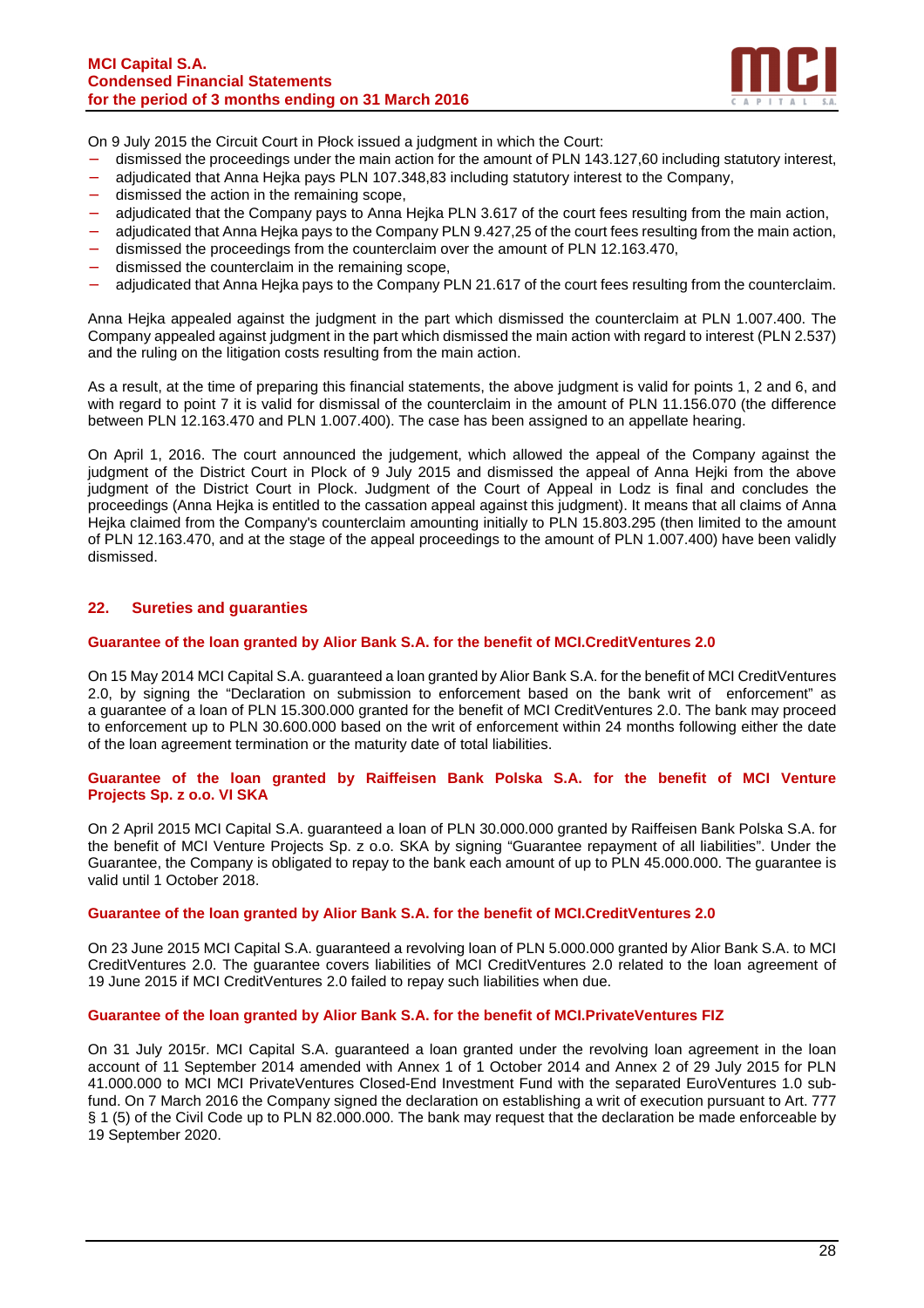

#### **Guarantee of the loan granted by Alior Bank S.A. for the benefit of MCI PrivateVentures FIZ**

On 31 July 2015 MCI Capital S.A. guaranteed a loan granted by Alior to MCI PrivateVentures Closed-End Investment Fund with the separated EuroVentures 1.0 sub-fund for liabilities resulting from the loan of EUR 10.000.000 granted under the revolving loan agreement in the loan account. On 31 July 2015 the Company signed the declaration on establishing a writ of execution pursuant to Art. 777 § 1 (5) of the Civil Code up to EUR 20.000.000. The bank may request that the declaration be made enforceable by 28 July 2021.

#### **Guarantee of the loan granted by Alior Bank S.A. for the benefit of MCI PrivateVentures FIZ**

On 31 July 2015 MCI Capital S.A. guaranteed a loan granted by Alior to MCI PrivateVentures Closed-End Investment Fund with the separated TechVentures 1.0 sub-fund for liabilities resulting from the loan of EUR 10.000.000 granted under the revolving loan agreement in the loan account. On 31 July 2015 the Company signed the declaration on establishing a writ of execution pursuant to Art. 777 § 1 (5) of the Civil Code up to EUR 20.000.000. The bank may request that the declaration be made enforceable by 28 July 2021.

#### **Guarantee granted under the liability on the bonds issued by MCI Venture Projects Sp. o.o. VI SKA**

On 10 March 2016 the Company has granted a financial guarantee in relation to the issue of bonds by MCI.Venture Projects Company Sp. z o.o. VI SKA. The guarantee was granted to the Czech law. The guarantee protects the following obligations of the Issuer:

- payment of nominal value and interest on bonds;
- − on account of unjust enrichment in relation to the holder of the Bonds due to the invalidity or cancellation of the bonds;
- sanctions caused by improper or untimely payments under the bonds.

The guarantee was granted to the each bondholder, ie. the entities to which the bonds are registered in the relevant register or account. The total nominal value of the Bonds is CZK 600.000.000 (PLN 95.280.000). The interest on the Bonds shall determine the issue conditions of the Bonds. Interest shall be calculated based on a variable interest rate, dependent on the reference rate of 6M PRIBOR and enlarged by margin of 3,8% per annum. Guarantee provides protection of the above liabilities to an amount not greater than 130% of the total nominal value of the issued Bonds actually generated until 8 April 2021. Maximum value of the above liabilities, the repayment of which the Company may be required under the Guarantee shall not exceed CZK 908.700.000 (approx. PLN 145.392.000).

The guarantee was granted to the date on which will fully satisfy the obligations secured by the guarantee, but not later than 8 April 2022. At the date of the preparation of this financial statements the Company nor any other subsidiary of the Company does not receive remuneration in connection with granting the guarantee.

#### **23. Operating lease agreements**

At the balance sheet date, the Company does not operate any fixed assets under operating leases. However, the Company incurs expenses related to leasing space to conduct business. Agreements are usually concluded for an indefinite period with a notice period of 1 to 3 months.

## **24. Operating segments**

The company does not separate operating or geographical segments.

#### **25. Major events after the balance sheet date**

#### **Own share buyback programme**

In April of 2016 The Company continued its buyback programme of own shares for redemption (buyback programme is described in **Note 12 "Equity"**), under which purchased for redemption 216.068 own shares, which accounted for 0,35% of the share capital Company (average unit price PLN 11,56) as at 31 March 2016.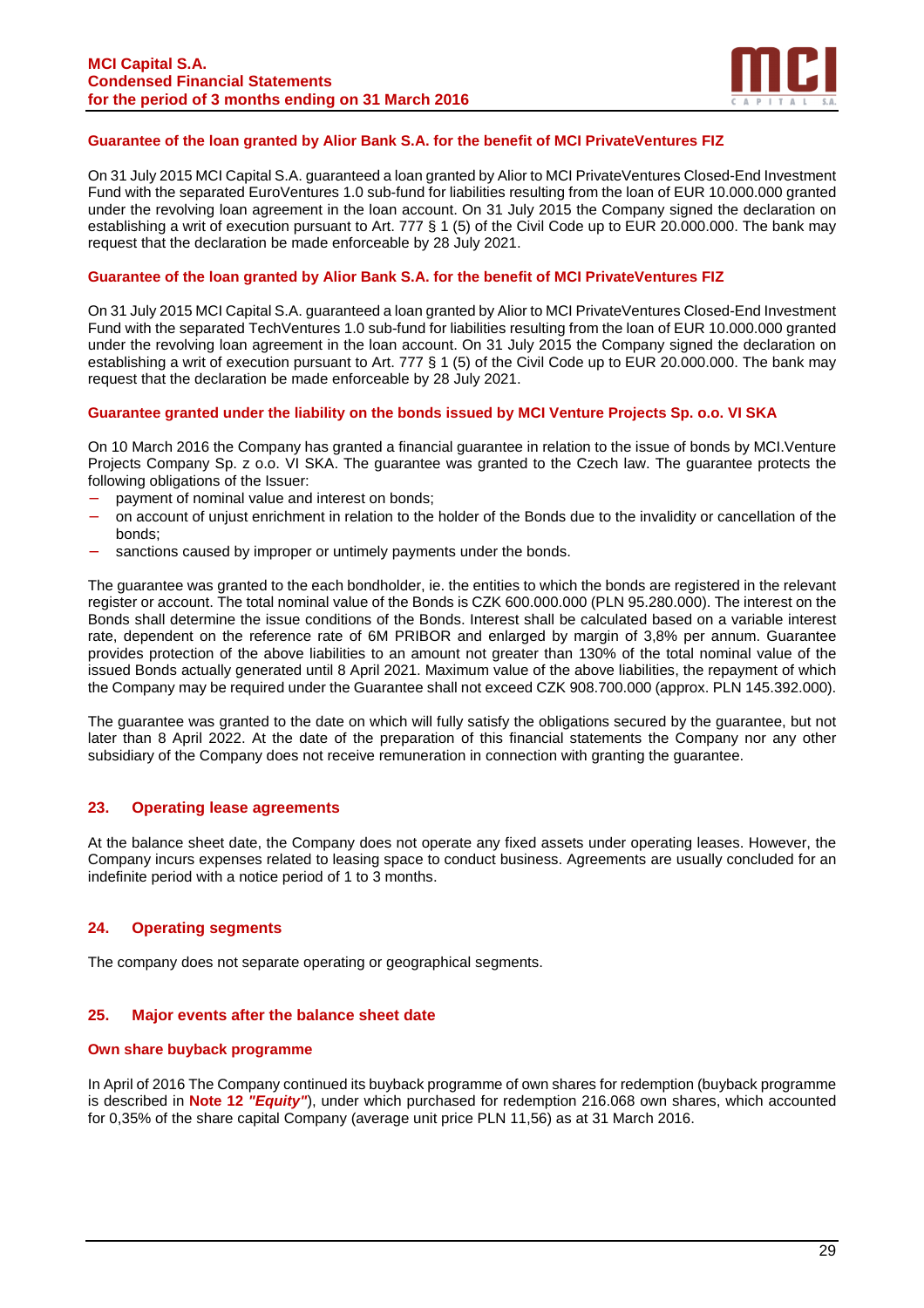

#### **Redemption of series H1 bonds**

On 11 April 2016 there was a complete settlement of the Company's liabilities from series H1 of bonds issued by the Company on 8 April 2013 in a total nominal value of PLN 36.000.000. These bonds were listed on the Catalyst market operated by BondSpot S.A.

#### **Resignation from the function of a Member of the Supervisory Board**

On 4 April 2016 the Company received resignation of Mr. Jarosław Dubiński from membership in the Supervisory Board of MCI Capital S.A. Resignation did not contain a statement of reasons. At the same time on 4 April 2016 Board of Directors of MCI Capital S.A. has received a statement from the shareholder of the Company – "Alternative Investment Partners Sp. z o.o." with registered office in Warsaw adopted pursuant to 14 paragraph. 2 item a) of the Company on appointment to the Supervisory Board Mr. Jarosław Dubinski.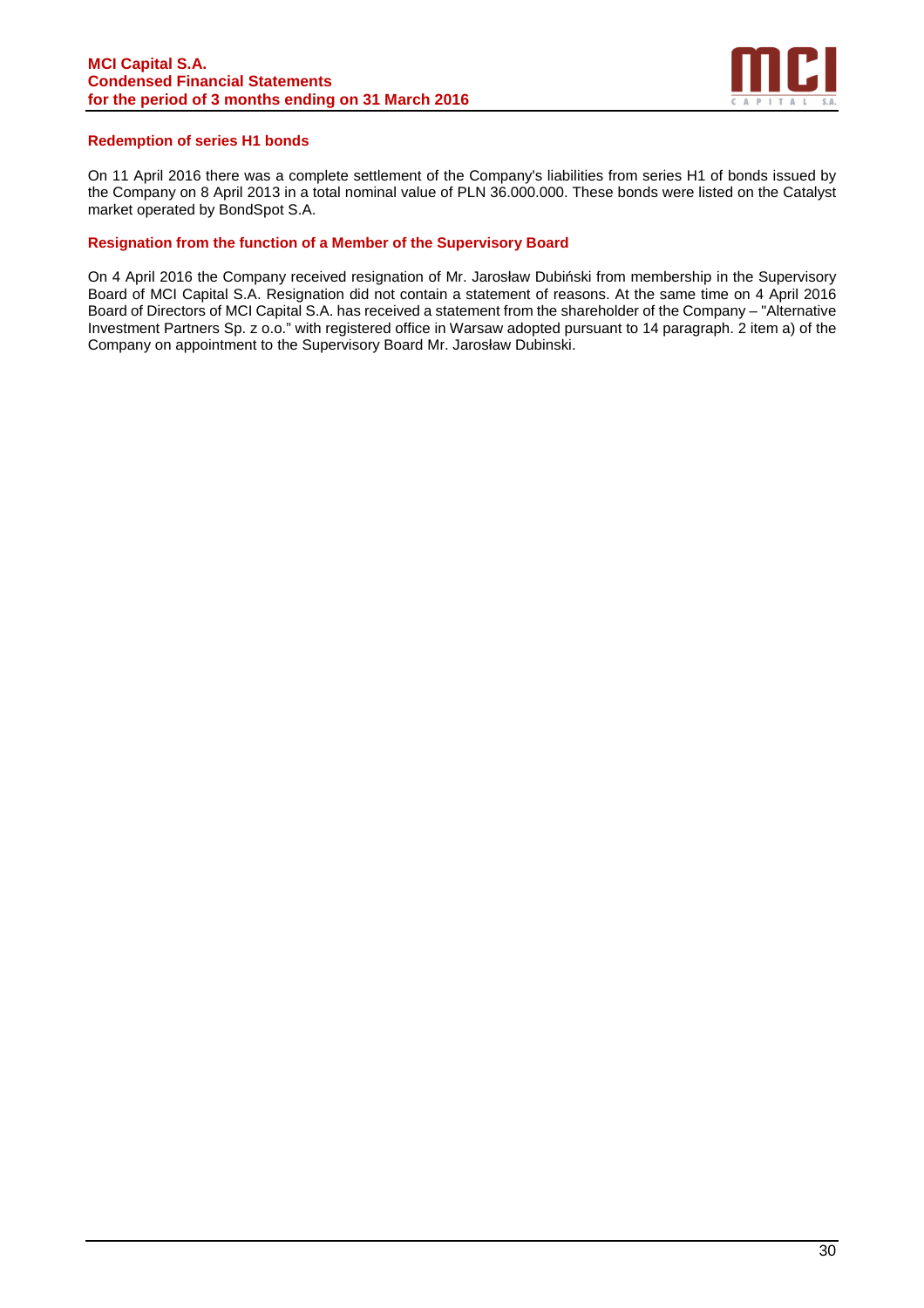

## **COMMENTARY TO QUARTERLY FINANCIAL INFORMATION**

According to the Regulation of the Minister of Finance dated 19 February 2009 on current and periodic information published by issuers of securities and conditions for recognizing as equivalent information required by laws of a nonmember state (Dz. U. of 2014. No. 133), the Management Board of MCI Capital S.A. provides the following information:

#### **1. The position of the Management Board regarding the possibility of achieving previously published forecasts for the given year, in light of the results presented in the quarterly report in relation to the forecast**

The Company did not publish forecasts of financial results for the year 2016.

**2. The summary of issuer's ownership structure or entitlements to the shares by managing and supervising persons as at the date of this quarterly report, including changes in ownership during the period from the previous quarterly report, separately for each person** 

Significant shareholders as at 31 March 2016:

|                                                  |                     | Participation in the share capital    | Participation in the total number of votes<br>at the General Meeting |                                                                          |  |
|--------------------------------------------------|---------------------|---------------------------------------|----------------------------------------------------------------------|--------------------------------------------------------------------------|--|
|                                                  | Number of<br>shares | Participation in the<br>share capital | Number of votes<br>at the General<br>Meeting                         | Share in the overall<br>number of votes at the<br><b>General Meeting</b> |  |
| Tomasz Czechowicz                                | 1429486             | 2,31%                                 | 1429486                                                              | 2,31%                                                                    |  |
| Alternative Investment Partners Sp. z o.o.*      | 31 465 544          | 50,93%                                | 31 465 544                                                           | 50,93%                                                                   |  |
| Quercus Towarzystwo Funduszy Inwestycyjnych S.A. | 3 079 051           | 4,98%                                 | 3 0 7 9 0 5 1                                                        | 4,98%                                                                    |  |
| BZ WBK Towarzystwo Funduszy Inwestycyjnych S.A.  | 2 730 000           | 4,42%                                 | 2 730 000                                                            | 4,42%                                                                    |  |
| Pozostali                                        | 23 075 538          | 37,35%                                | 23 075 538                                                           | 37,35%                                                                   |  |
|                                                  | 61 779 619          | 100,00%                               | 61 779 619                                                           | 100.00%                                                                  |  |

\*Company controlled by Tomasz Czechowicz.

The main shareholder is the Alternative Investment Partners Sp. z o.o., which holds 50,93% of shares and votes at the General Meeting of Shareholders.

#### **Description of significant changes in the issuer ownership structure in the period from the previous quarterly report**

In the first quarter of 2016 Quercus TFI S.A. sold 0,90% of issuer shares. As a result, the share of Quercus TFI S.A. as at the date of this financial statements in the share capital of issuer, and therefore share in total number of votes at the General Meeting of Shareholders decreased to 4,98% compared to 31 December 2015.

#### **Changes in the issuer ownership or changes in entitlements to the shares (options) by managing and supervising authorities, according to information held by the issuer during the period from the previous annual report**

According to the MCI Capital S.A. as at the day of publication of this Report, the number of shares held by managing and supervising authorities in the Company is as follows:

#### **Management Board**

|                          | <b>Number of shares</b> | Number of shares granted under the supplementary<br>remuneration / option program |
|--------------------------|-------------------------|-----------------------------------------------------------------------------------|
| <b>Tomasz Czechowicz</b> | 1 429 486               | 891 577                                                                           |
| Ewa Ogryczak             | 17 575                  | 17 575                                                                            |
| Wojciech Marcińczyk      | -                       |                                                                                   |
| <b>Tomasz Masiarz</b>    |                         | $\sim$                                                                            |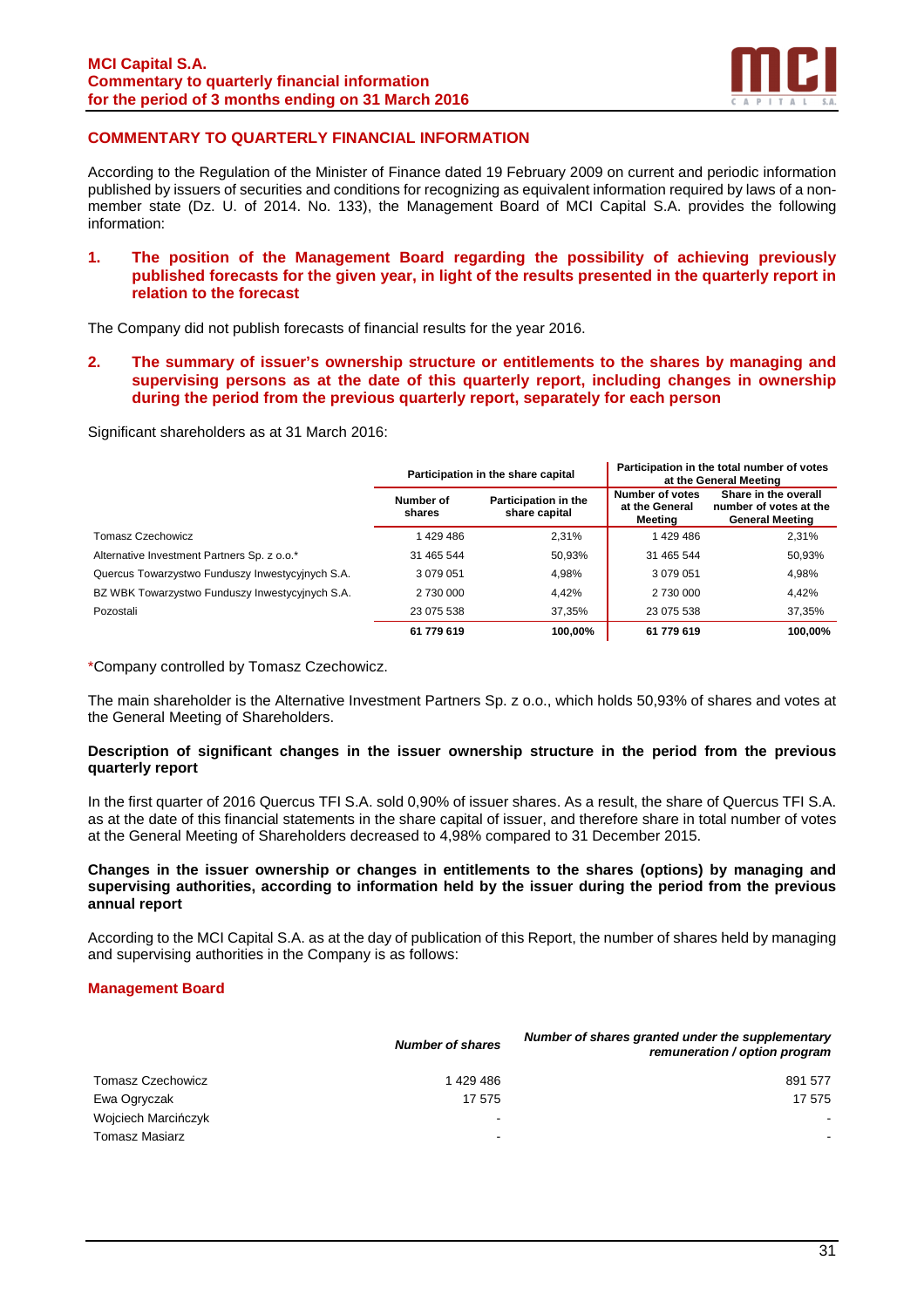

#### **Supervisory Board**

|                    | <b>Number of shares</b>  | Number of shares granted under the supplementary<br>remuneration / option program |
|--------------------|--------------------------|-----------------------------------------------------------------------------------|
| Hubert Janiszewski | 1467                     |                                                                                   |
| Piotr Czapski      |                          | $\overline{\phantom{0}}$                                                          |
| Grzegorz Warzocha  | $\overline{\phantom{0}}$ |                                                                                   |
| Jarosław Dubiński  | $\overline{\phantom{0}}$ | ۰.                                                                                |
| Dorota Lange-Socha | $\overline{\phantom{0}}$ |                                                                                   |
|                    |                          |                                                                                   |

The nominal value of one share is PLN 1,00.

In addition, as at the date of this financial statements the number of shares held by the members of the Management Board and the Supervisory Board in the associate company (Private Equity Managers S.A.) was as follows:

## **Management Board**

|                          | <b>Number of shares</b>  |
|--------------------------|--------------------------|
| <b>Tomasz Czechowicz</b> | $\blacksquare$           |
| Ewa Ogryczak             | 8679                     |
| Wojciech Marcińczyk      | 17 359                   |
| <b>Tomasz Masiarz</b>    | $\overline{\phantom{0}}$ |

## **Supervisory Board**

|                    | <b>Number of shares</b> |
|--------------------|-------------------------|
| Hubert Janiszewski | 6075                    |
| Piotr Czapski      | 17 359                  |
| Grzegorz Warzocha  |                         |
| Jarosław Dubiński  | 8679                    |
| Dorota Lange-Socha | ٠                       |

The nominal value of one share is PLN 1,00.

#### **Changes in the issuer ownership or changes in entitlements to the shares (options) by managing and supervising authorities, during the period from the previous annual report**

In the first quarter of 2016 there were no changes in the issuer ownership and in entitlements to the shares (options) by managing and supervising persons in relation to the information provided in the annual report for 2015. There were also changes in the ownership in the associate company (Private Equity Managers S.A.) by managing and supervising authorities in relation to the information provided in the annual report for 2015.

#### **3. Proceedings pending before court, competent authority for arbitration or a public authority**

Litigations and claims are described in **Note 21 "Contingent assets and liabilities"**.

## **4. Changes in the company's organizational structure**

In the first quarter of 2016 there were no changes in the organizational structure of MCI Capital S.A.